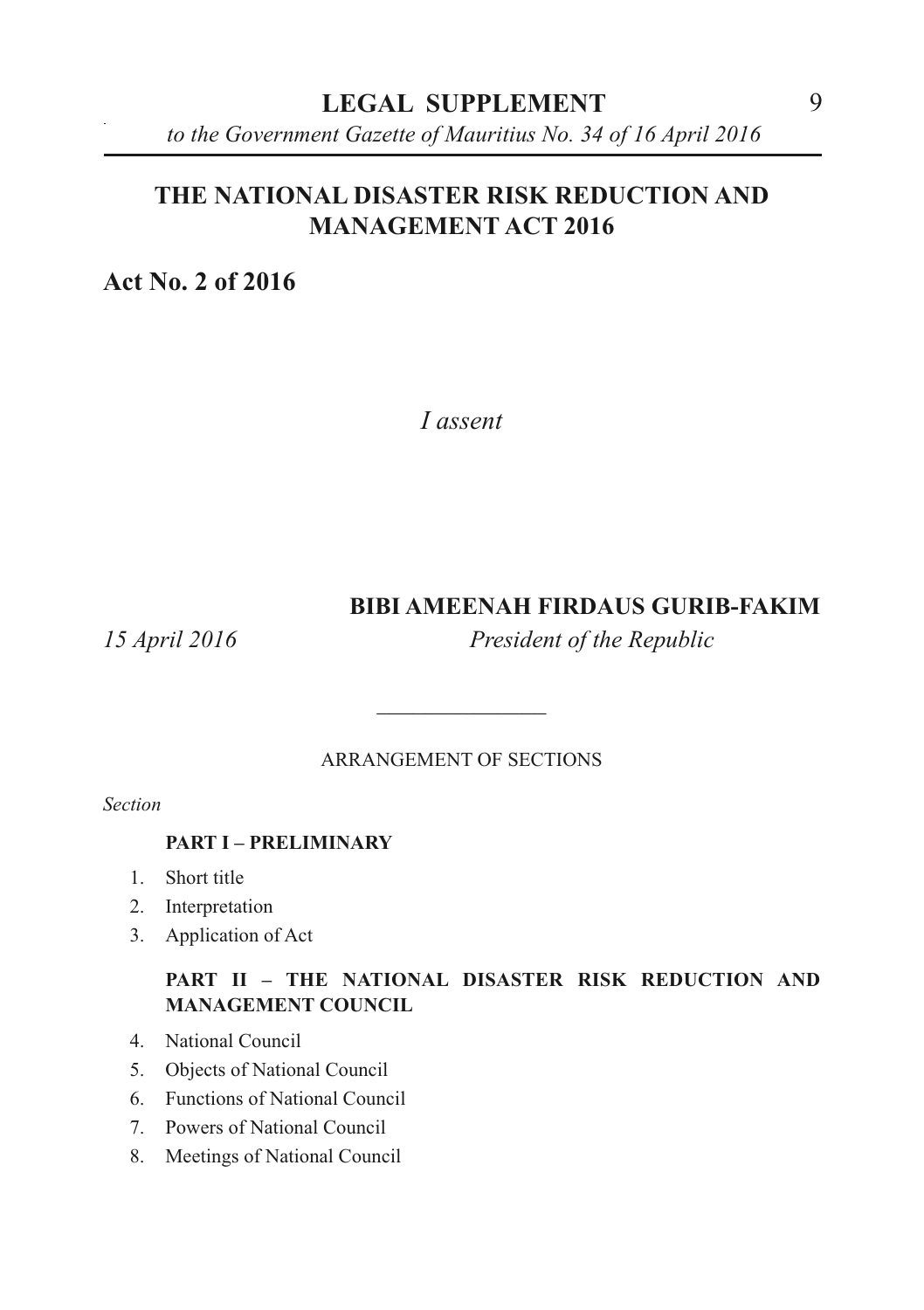#### **PART III – THE NATIONAL DISASTER RISK REDUCTION AND MANAGEMENT CENTRE**

- 9. National Centre
- 10. Director-General
- 11. Powers of Director-General
- 12. Staff of National Centre
- 13. National Strategic Framework
- 14. National Plan

#### **PART IV – THE NATIONAL CRISIS COMMITTEE AND DISASTER RESPONSE OPERATIONS**

#### **Sub-Part A – National Crisis Committee**

- 15. National Crisis Committee
- 16. Functions and powers of National Crisis Committee

#### **Sub-Part B – Disaster Response Operations**

17. National Emergency Operations Command

#### **Sub-Part C – Disaster Response Unit**

18. Disaster Response Unit

#### **PART V – LOCAL DISATER RISK REDUCTION AND MANAGEMENT COMMITTEE OF LOCALAUTHORITY**

#### **Sub-Part A – Local Committee**

- 19. Local committee
- 20. Functions of local committee
- 21. Local Disaster Management Coordinator

#### **Sub-Part B – Disaster Response Operations in Local Authority**

22. Local Emergency Operations Command

#### **PART VI – DISATER RISK REDUCTION AND MANAGEMENT IN RODRIGUES**

#### **Sub-Part A – Rodrigues Council**

- 23. Rodrigues Council
- 24. Functions of Rodrigues Council
- 25 Powers of Rodrigues Council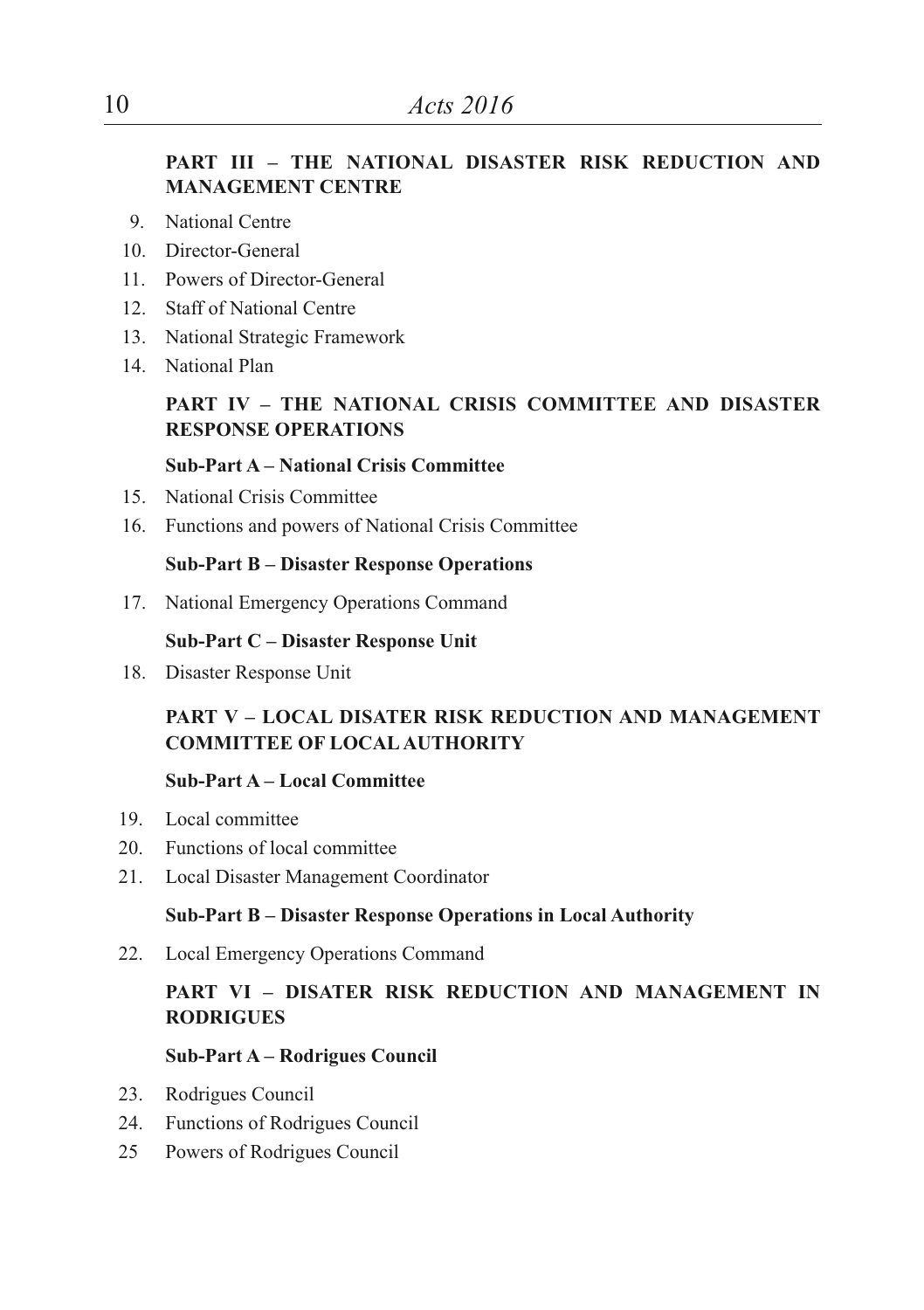#### **Sub-Part B – Rodrigues Centre**

- 26. Rodrigues Centre
- 27. Director of Rodrigues Centre
- 28. Powers of Director
- 29. Staff of Rodrigues Centre
- 30. Rodrigues Disaster Risk Reduction and Management Strategic Framework
- 31. Rodrigues Disaster Risk Reduction and Management Plan

#### **Sub-Part C – Rodrigues Crisis Committee**

- 32. Rodrigues Crisis Committee
- 33. Functions and powers of Rodrigues Crisis Committee

#### **Sub-Part D – Disaster Response Operations in Rodrigues**

34. Rodrigues Emergency Operations Command

#### **PART VII – DISATER RISK REDUCTION AND MANAGEMENT IN AGALEGAAND CARGADOS CARAJOS**

- 35. Disaster Management Coordinator for Agaléga and Cargados Carajos
- 36. Disaster response operations in Agaléga and Cargados Carajos

#### **PART VIII – DECLARATION OF STATE OF DISASTER**

 $\overline{\phantom{a}}$  , where  $\overline{\phantom{a}}$  , where  $\overline{\phantom{a}}$  , where  $\overline{\phantom{a}}$ 

- 37. Declaration of State of Disaster
- 38. Request for international relief assistance

#### **PART IX – MISCELLANEOUS**

- 39. Budget
- 40. Annual report
- 41. Protection from liability
- 42. Offences
- 43. Regulations
- 44. Consequential amendments
- 45. Transitional provisions
- 46. Commencement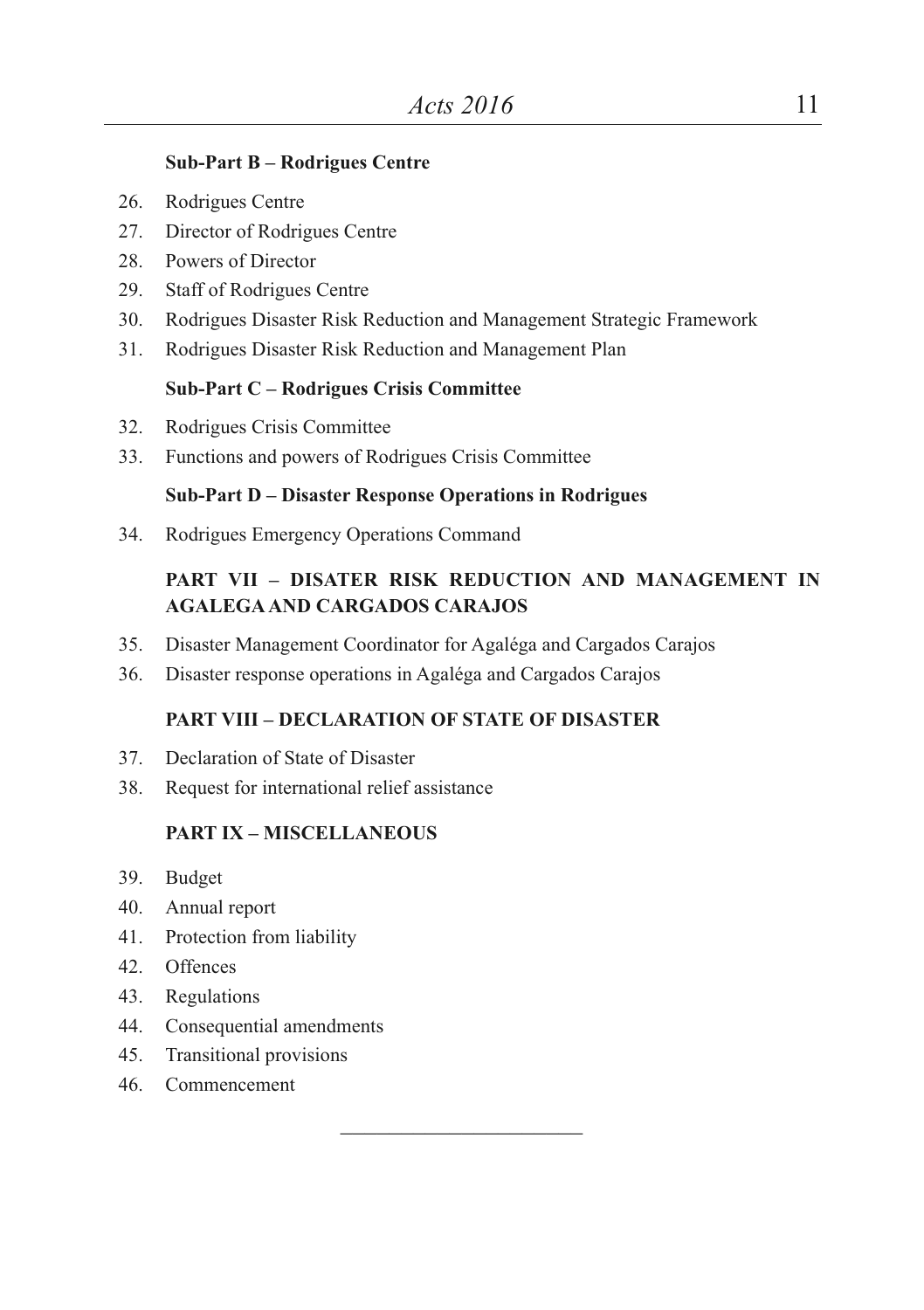# **An Act**

# **To provide for disaster risk reduction and management, and for related matters**

ENACTED by the Parliament of Mauritius, as follows –

# **PART I – PRELIMINARY**

## **1. Short title**

This Act may be cited as the National Disaster Risk Reduction and Management Act 2016.

## **2. Interpretation**

In this  $Act -$ 

"Chief Commissioner" has the same meaning as in the Rodrigues Regional Assembly Act;

"Commission" has the same meaning as in the Rodrigues Regional Assembly Act;

"Commissioner" has the same meaning as in the Rodrigues Regional Assembly Act;

"Dangerous Chemicals Advisory Council" means the Dangerous Chemicals Advisory Council established under the Dangerous Chemicals Control Act;

"Deputy Chief Commissioner" has the same meaning as in the Rodrigues Regional Assembly Act;

"Director-General" means the Director-General of the National Centre referred to in section 10;

"disaster" means a serious disruption of the functioning of a community or a society involving widespread human, material,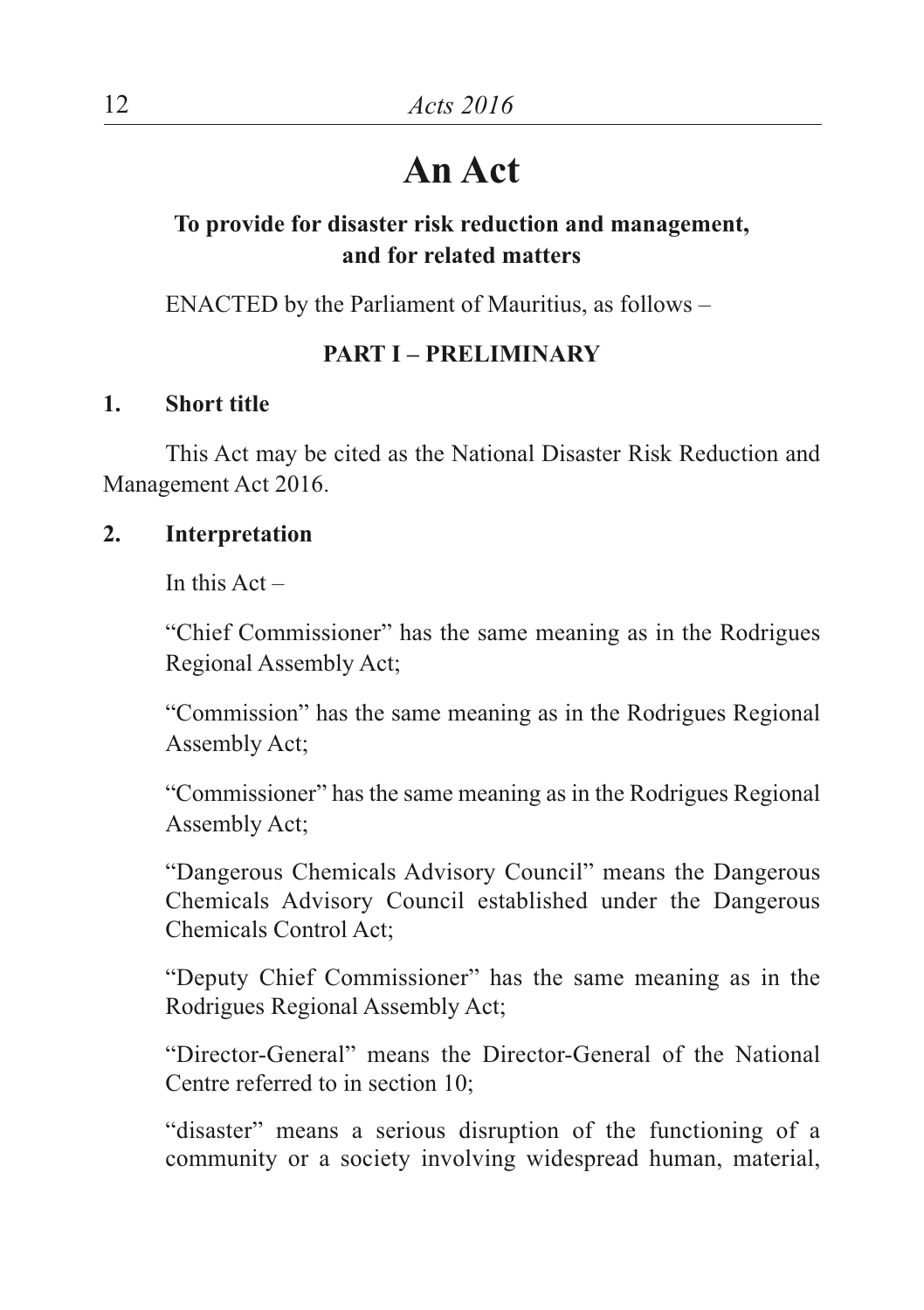economic or environmental losses and impacts, which exceeds the ability of the affected community or society to cope using its own resources;

"Disaster Management Coordinator" means a person appointed as such under section 35;

"Disaster Response Unit" means the unit referred to in section 18;

"disaster risk reduction and management" means a continuous and integrated multi-sectoral, multi-disciplinary process of planning, organising, coordinating and implementing measures aimed at –

- (a) preventing and reducing the risk of disasters;
- (b) mitigating the adverse impacts of disasters;
- (c) disaster preparedness;
- (d) rapid and effective response to disasters; and
- (e) managing post-disaster activities, including post-disaster recovery and rehabilitation;

"Divisional Commander" means the Divisional Commander, Rodrigues Police Division;

"early warning system" means the set of capacities needed to generate and disseminate timely and meaningful warning information to enable those threatened by a disaster to prepare and act appropriately and in sufficient time to reduce the possibility of harm or loss;

"emergency services" –

- (a) means specialised agencies that have specific responsibilities and objectives in serving and protecting people, animals and property in emergency situations; and
- (b) includes the Mauritius Police Force, the National Centre, the Rodrigues Centre, the NEOC, the LEOC, the REOC, the Mauritius Meteorological Services, the Mauritius Fire and Rescue Service, the Public Health Emergency Services and any other relevant body;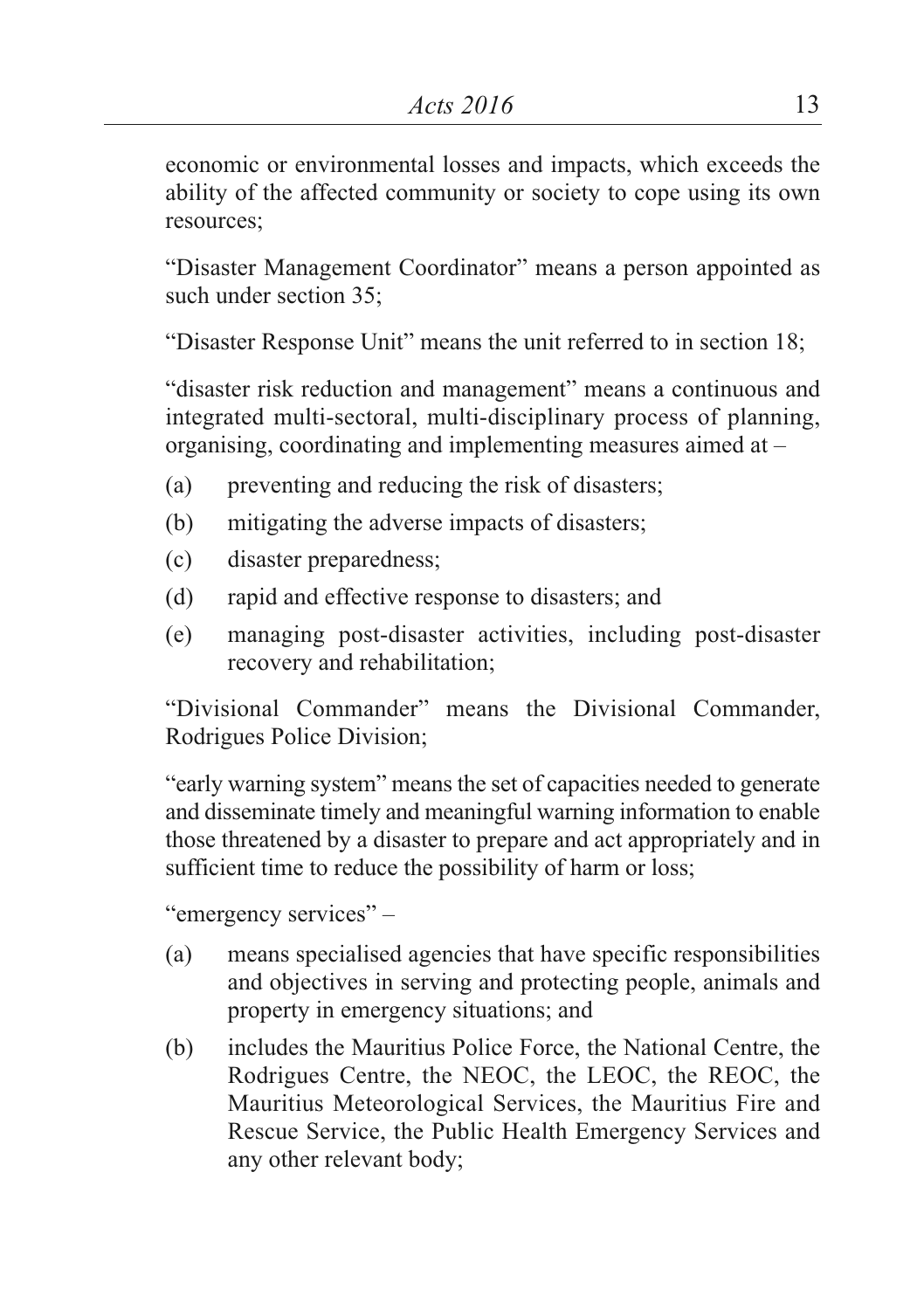"General Manager" means the General Manager of the Outer Islands Development Corporation established under the Outer Islands Development Corporation Act;

"hazard" means a dangerous phenomenon, substance, human activity or condition which may cause loss of life, injury or other adverse health impacts, property damage, loss of livelihood and services, social and economic disruption, or environmental damage;

"Island Chief Executive" has the same meaning as in the Rodrigues Regional Assembly Act;

"local authority" –

- (a) has the same meaning as in the Local Government Act; but
- (b) does not include a Village Council;

"local committee" means a Local Disaster Risk Reduction and Management Committee referred to in section 19;

"Local Disaster Management Coordinator" means a person appointed as such under section 21;

"Local Emergency Operations Command" or "LEOC" means Local Emergency Operations Command referred to in section 22;

"Mauritius Fire and Rescue Service" means the Mauritius Fire and Rescue Service referred to in section 4 of the Mauritius Fire and Rescue Service Act;

"Minister" means the Minister to whom responsibility for the subject of disaster management is assigned;

"mitigate", in relation to a hazard or any related disaster, means to lessen or limit its adverse impacts;

"National Centre" means the National Disaster Risk Reduction and Management Centre referred to in section 9;

"National Council" means the National Disaster Risk Reduction and Management Council referred to in section 4;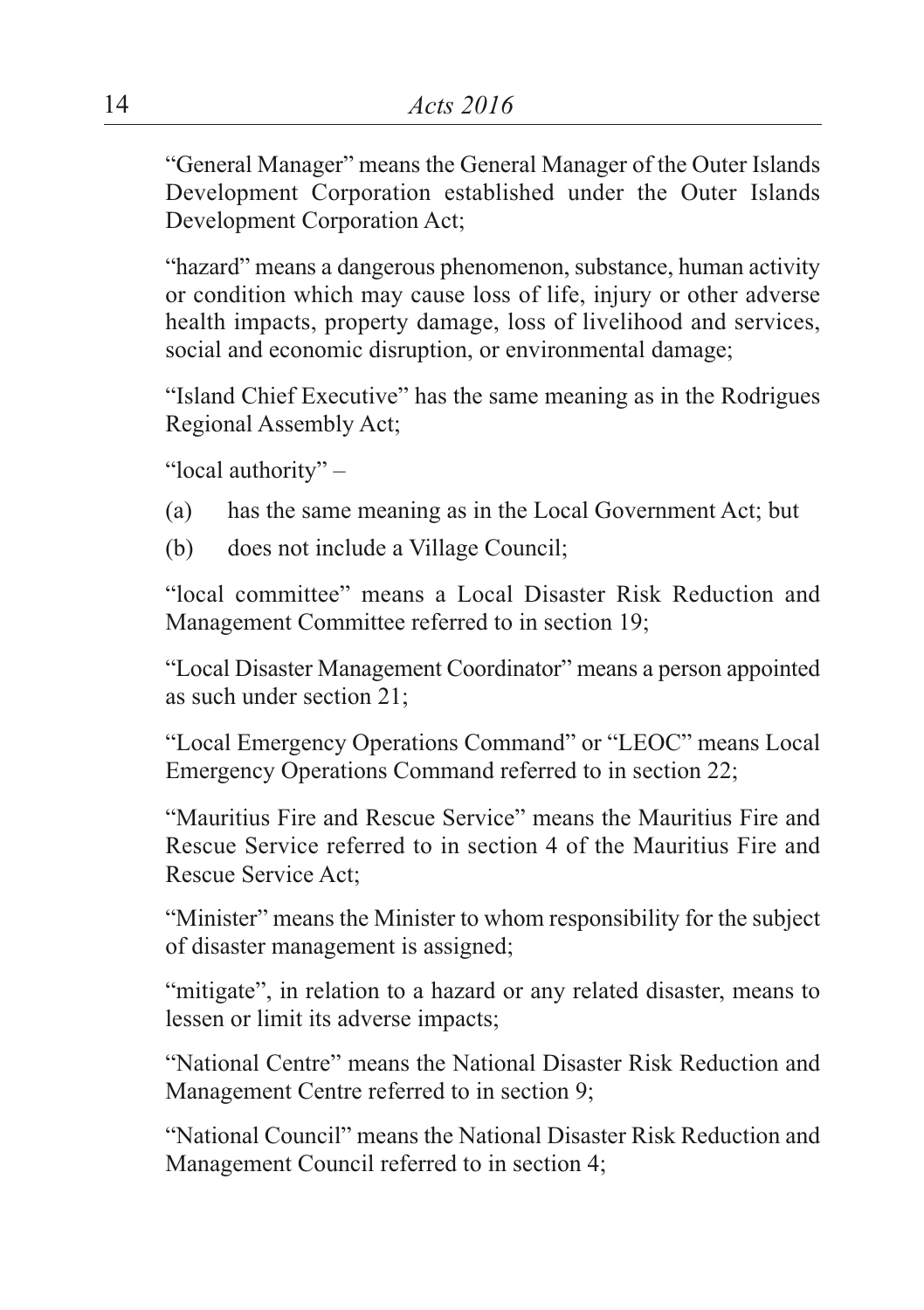"National Crisis Committee" means the committee referred to in section 15:

"National Emergency Operations Command" or "NEOC" means the National Emergency Operations Command referred to in section 17;

"National Plan" means the National Disaster Risk Reduction and Management Plan referred to in section 14;

"National Strategic Framework" means the National Disaster Risk Reduction and Management Strategic Framework referred to in section 13;

"preparedness" means the knowledge and capacities developed by Government and other stakeholders, including professional response and recovery organisations, communities and individuals, to effectively anticipate, respond to, and recover from, the impacts of likely, imminent or current hazard events or conditions;

"prevention" means the outright avoidance of adverse impacts of hazards and related disasters;

"recovery" means the restoration, and improvement, where appropriate, of facilities, livelihoods and living conditions of disasteraffected communities, including efforts to reduce disaster risk factors;

"REOC" means Rodrigues Emergency Operations Command referred to in section 34;

"resilience" means the ability of a system, community or society exposed to hazards to resist, absorb, accommodate and recover from the effects of a hazard in a timely and efficient manner, including through the preservation and restoration of its essential basic structures and functions;

"respond" means to assist before, during or immediately after a disaster in order to save and protect lives, reduce health impacts, ensure public safety and meet the basic subsistence needs of any person affected;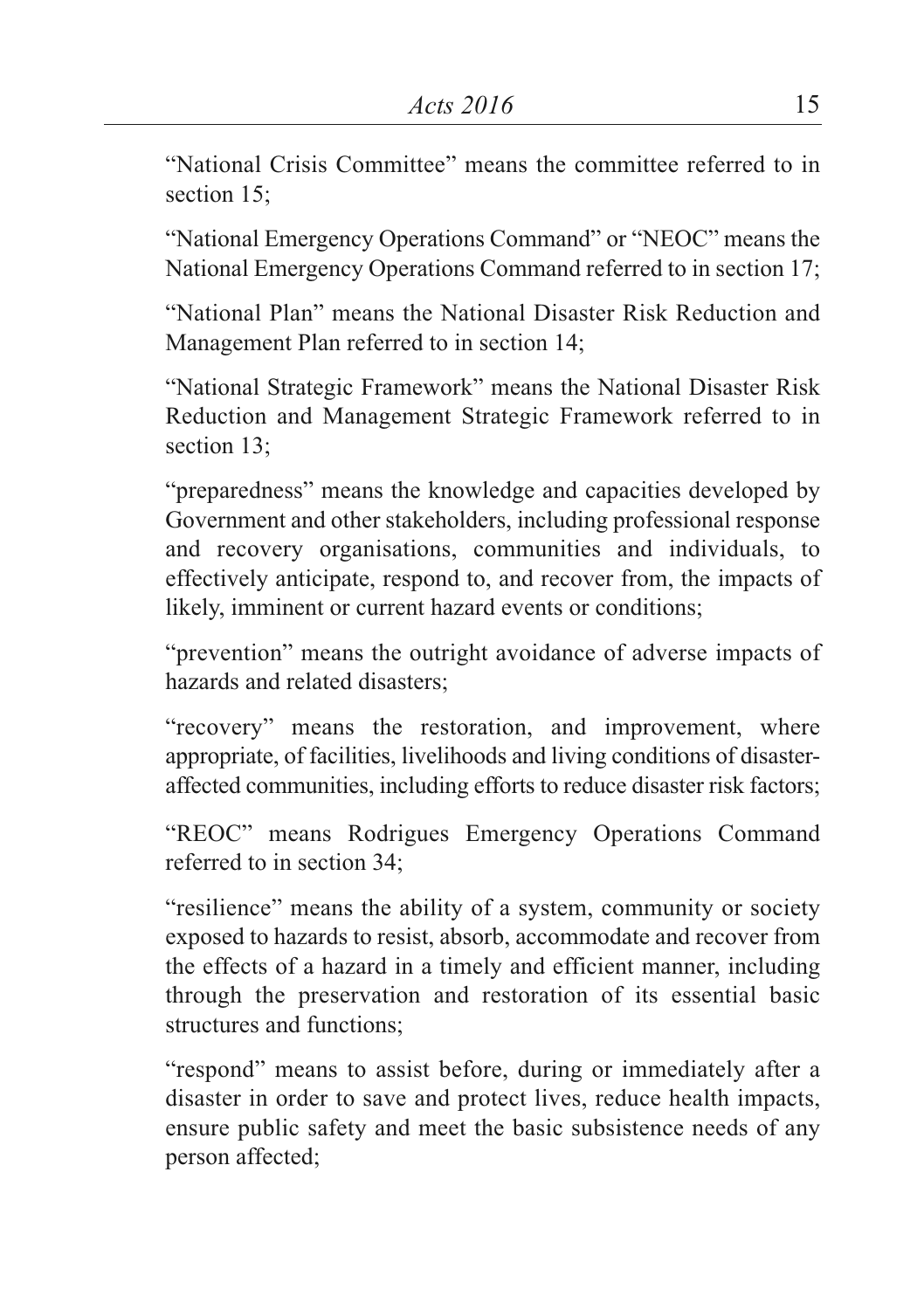"risk" means the combination of the probability of an occurrence and its adverse impacts;

"risk transfer" means the process of formally or informally shifting the financial consequences of particular risks from one party to another whereby a household, community, enterprise or ministry, department or other public body will obtain resources from the other party after a disaster occurs, in exchange for ongoing or compensatory social or financial benefits provided to that other party;

"Rodrigues Centre" means the Rodrigues Disaster Risk Reduction and Management Centre referred to in section 26;

"Rodrigues Council" means the Rodrigues Disaster Risk Reduction and Management Committee referred to in section 23;

"Rodrigues Crisis Committee" means the committee referred to in section 32;

"Rodrigues Plan" means the Rodrigues Disaster Risk Reduction and Management Plan referred to in section 31;

"Rodrigues Strategic Framework" means the Rodrigues Disaster Risk Reduction and Management Strategic Framework referred to in section 30:

"supervising officer" means the supervising officer of the Ministry;

"vulnerability", in relation to a community, system or property, means its characteristics and circumstances which make it susceptible to the damaging effects of a hazard.

# **3. Application of Act**

- (1) Part II, III, IV and V shall apply to the State of Mauritius.
- (2) Part VI shall only apply to Rodrigues.
- (3) Part VII shall only apply to Agaléga and Cargados Carajos.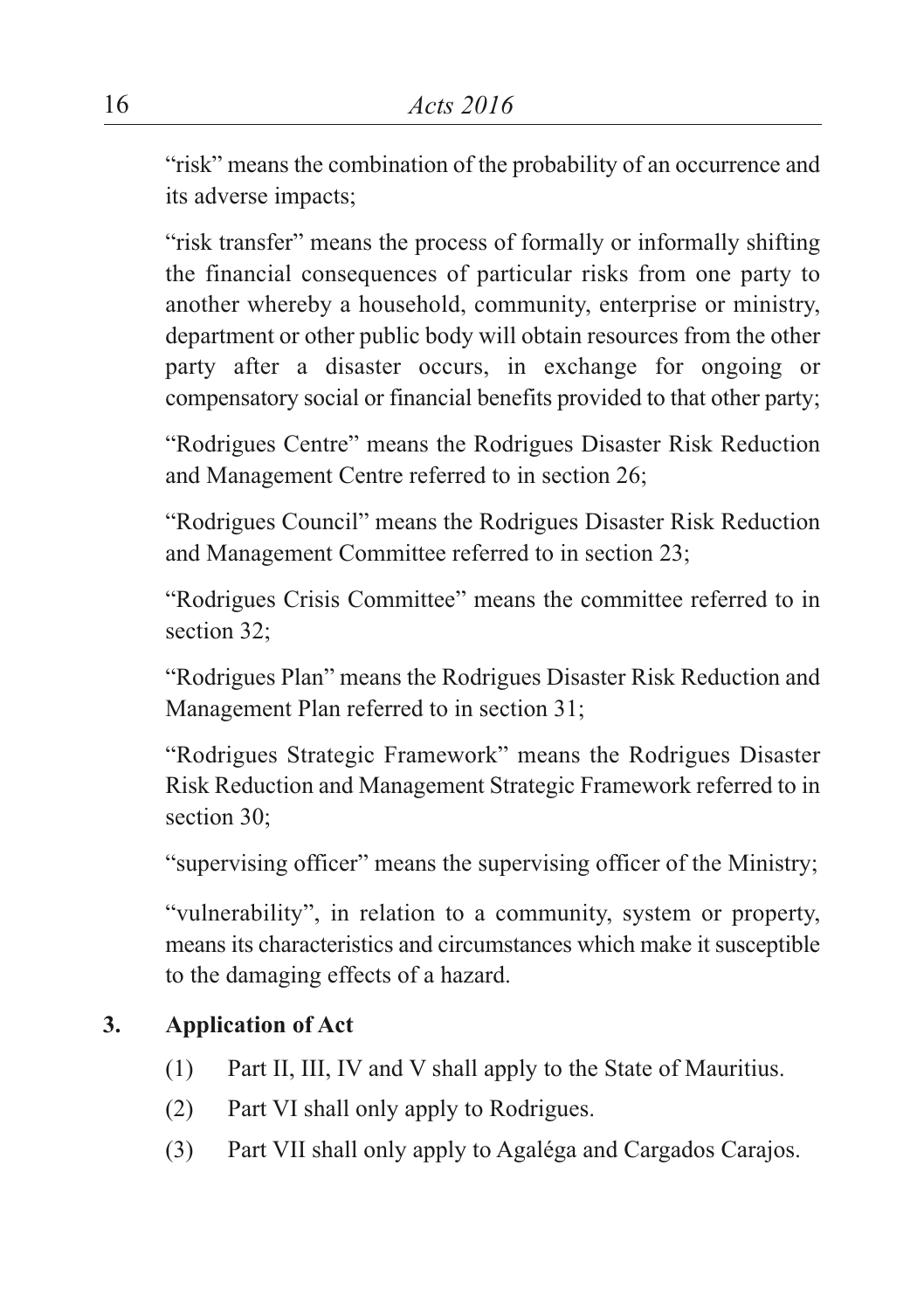# **PART II – THE NATIONAL DISASTER RISK REDUCTION AND MANAGEMENT COUNCIL**

#### **4. National Council**

(1) There shall be a National Disaster Risk Reduction and Management Council.

- (2) The National Council shall consist of
	- (a) the Minister, who shall be the Chairperson;
	- (b) the Secretary to Cabinet and Head of the Civil Service;
	- (c) the Commissioner of Police;
	- (d) the supervising officer or a representative of the Ministry;
	- (e) the supervising officer or a representative of the Ministry responsible for the subject of agriculture;
	- (f) the supervising officer or a representative of the Ministry responsible for the subject of civil service;
	- (g) the supervising officer or a representative of the Ministry responsible for the subject of education;
	- (h) the supervising officer or a representative of the Ministry responsible for the subject of external affairs;
	- (i) the supervising officer or a representative of the Ministry responsible for the subject of external communications;
	- (j) the supervising officer or a representative of the Ministry responsible for the subject of finance;
	- (k) the supervising officer or a representative of the Ministry responsible for the subject of fisheries;
	- (l) the supervising officer or a representative of the Ministry responsible for the subject of gender equality;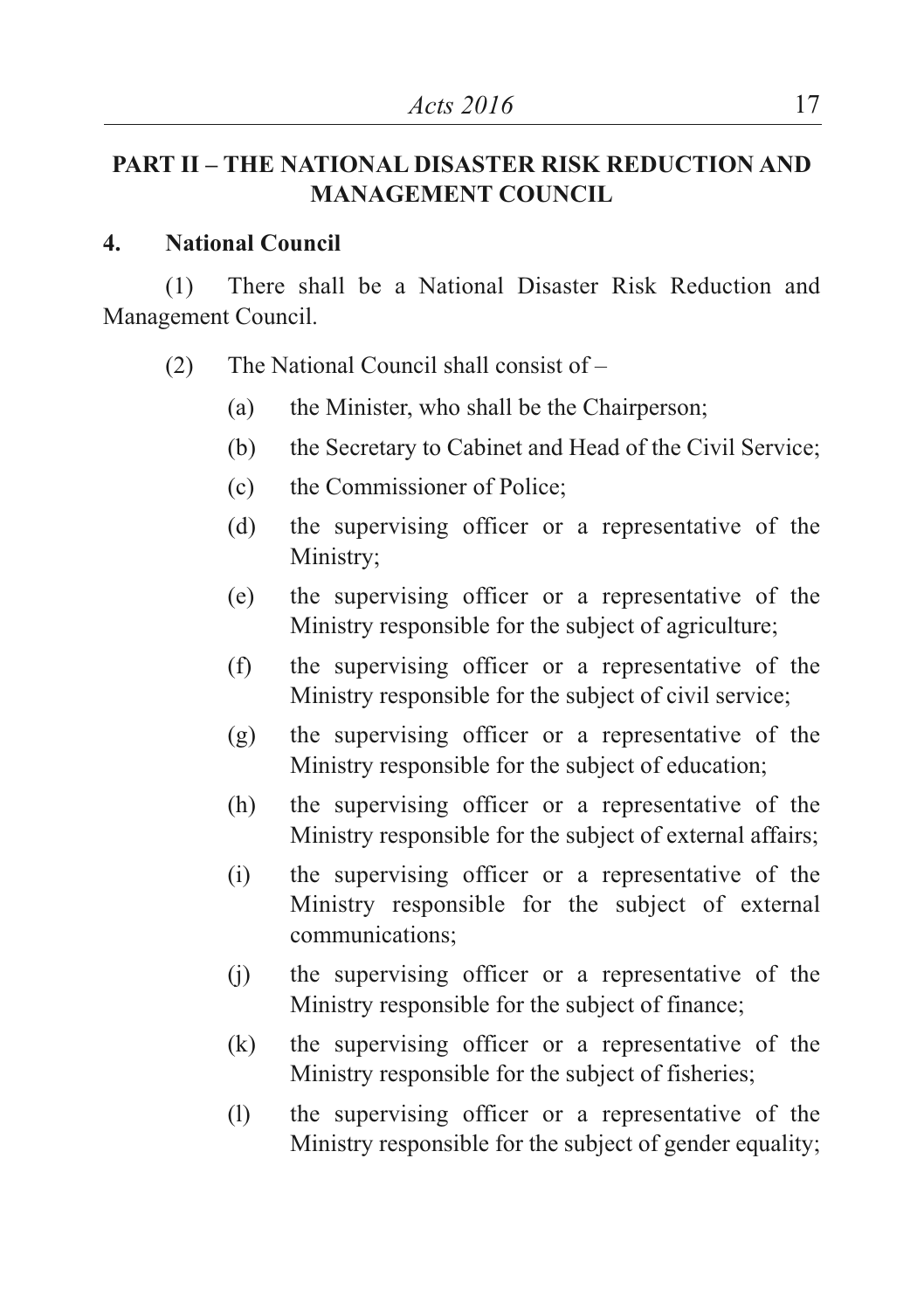- (m) the supervising officer or a representative of the Ministry responsible for the subject of health;
- (n) the supervising officer or a representative of the Ministry responsible for the subject of home affairs;
- (o) the supervising officer or a representative of the Ministry responsible for the subject of housing and lands;
- (p) the supervising officer or a representative of the Ministry responsible for the subject of local government;
- (q) the supervising officer or a representative of the Ministry responsible for the subject of oceanography;
- (r) the supervising officer or a representative of the Ministry responsible for the subject of public infrastructure;
- (s) the supervising officer or a representative of the Ministry responsible for the subject of public utilities;
- (t) the supervising officer or a representative of the Ministry responsible for the subject of social security;
- (u) the supervising officer or a representative of the Ministry responsible for the subject of tourism;
- (v) the Chief Fire Officer, Mauritius Fire and Rescue Service;
- (w) the Director, Mauritius Meteorological Services;
- (x) the Port Master, Mauritius Ports Authority;
- (y) a representative of the Business Mauritius;
- (z) a representative of the Mauritius Red Cross Society; and
- (za) a representative of the Mauritius Council of Social Service.

(3) The National Council may, where it considers necessary, co-opt any other person with relevant expertise not already available to it so as to assist it in relation to any matter before it.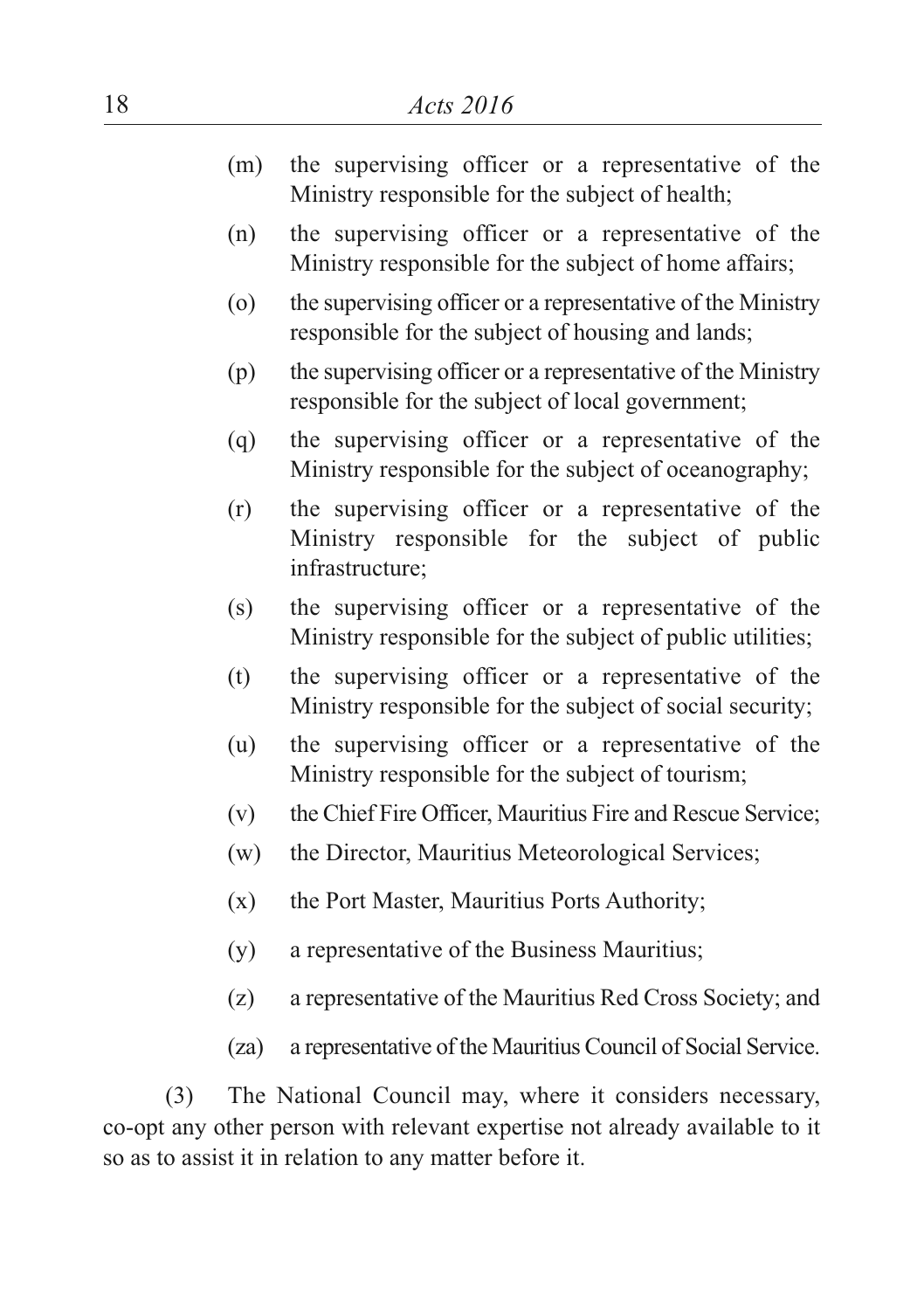## **5. Objects of National Council**

The objects of the National Council shall be to –

- (a) promote a culture of safety and resilience to disasters, through the use of knowledge, innovation and education;
- (b) promote and strengthen scientific research and technical capacity in multi-hazard risk assessments and disaster risk reduction and management; and
- (c) promote the implementation of the obligations of Mauritius under disaster management treaties to which Mauritius is a party.

## **6. Functions of National Council**

The National Council shall –

- (a) formulate the National Disaster Risk Reduction and Management Policy;
- (b) oversee the implementation of the National Strategic Framework and National Plan;
- (c) ensure that Ministries, departments and local authorities have adequate human resources, tools, materials and other resources for the effective implementation of disaster risk reduction and management activities at all levels;
- (d) oversee the implementation of post-disaster recovery and reconstruction activities;
- (e) examine post-disaster review reports carried out by the National Centre and recommend on remedial measures to be taken, if any;
- (f) ensure that disaster risk reduction becomes an integral objective of environment-related policies and plans, land use planning, natural resource management, educational plans, social development plans, economic policies, sectoral policies, as well as infrastructure through enforcement of building codes;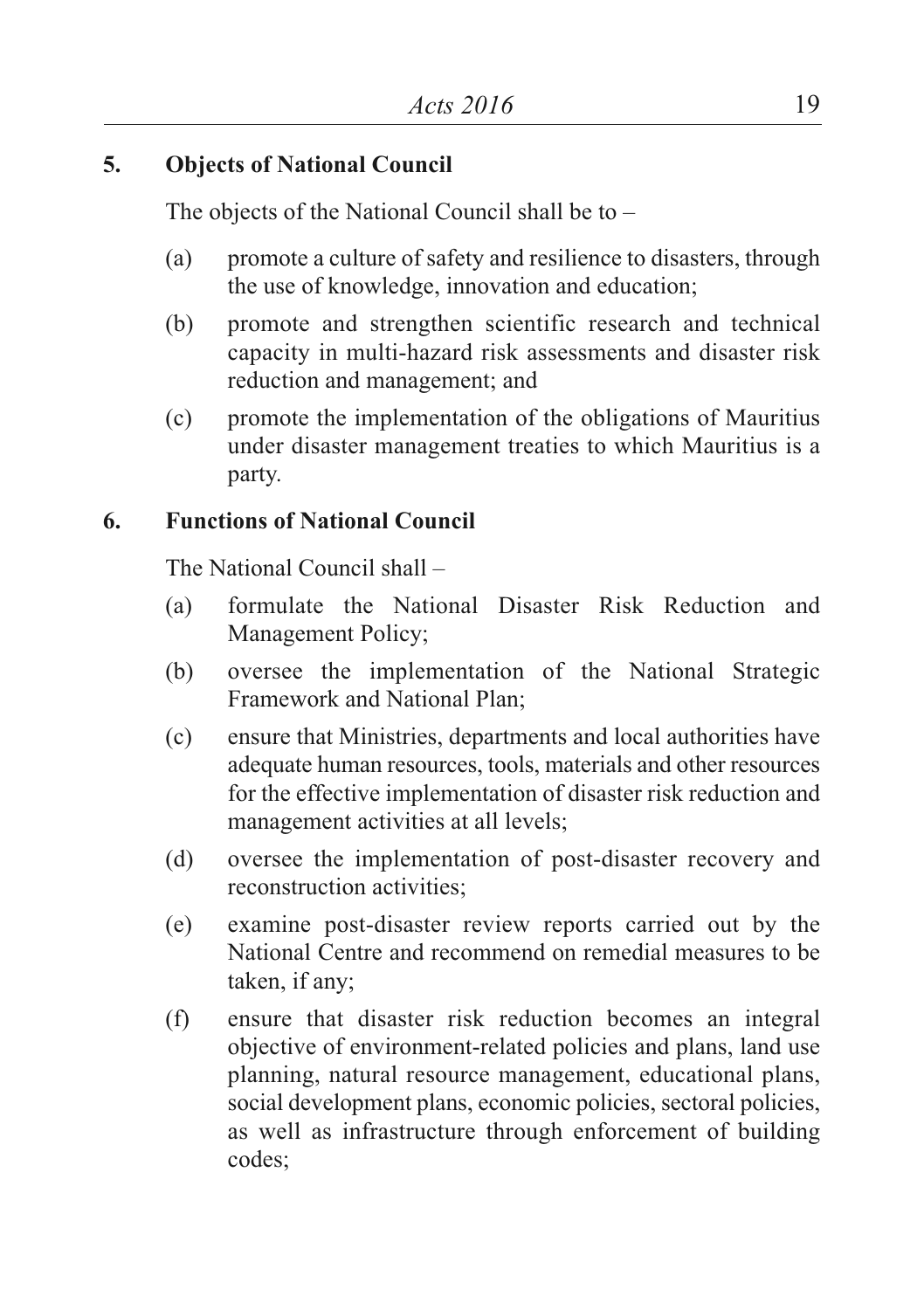- (g) promote research and development and commission studies on disaster risk reduction and management;
- (h) promote regional and international cooperation related to disaster risk reduction and management;
- (i) review the National warning system for multi-hazard;
- (j) formulate policies on relief assistance; and
- (k) where appropriate, advise the Prime Minister to declare a state of disaster.

# **7. Powers of National Council**

The National Council shall have such powers as may be necessary to discharge its functions most effectively and may, within the purview of this  $Act -$ 

- (a) require any Ministry, Government department, local authority or any other body to provide such information in such manner and within such time as it may determine;
- (b) cause any Ministry, Government department, local authority or any other body to provide their facilities and resources for the protection and preservation of life and property in disaster risk reduction and management; and
- (c) set up any advisory or technical sub committees on matters related to disaster risks reduction and management.

# **8. Meetings of National Council**

(1) The National Council shall meet as often as its Chairperson may determine but at least once every month.

(2) Where the Chairperson is absent from a meeting of the National Council, the members present shall elect from among themselves a member to chair the meeting.

(3) (a) The supervising officer shall designate an officer of the rank of Deputy Permanent Secretary of the Ministry to be the Secretary to the National Council.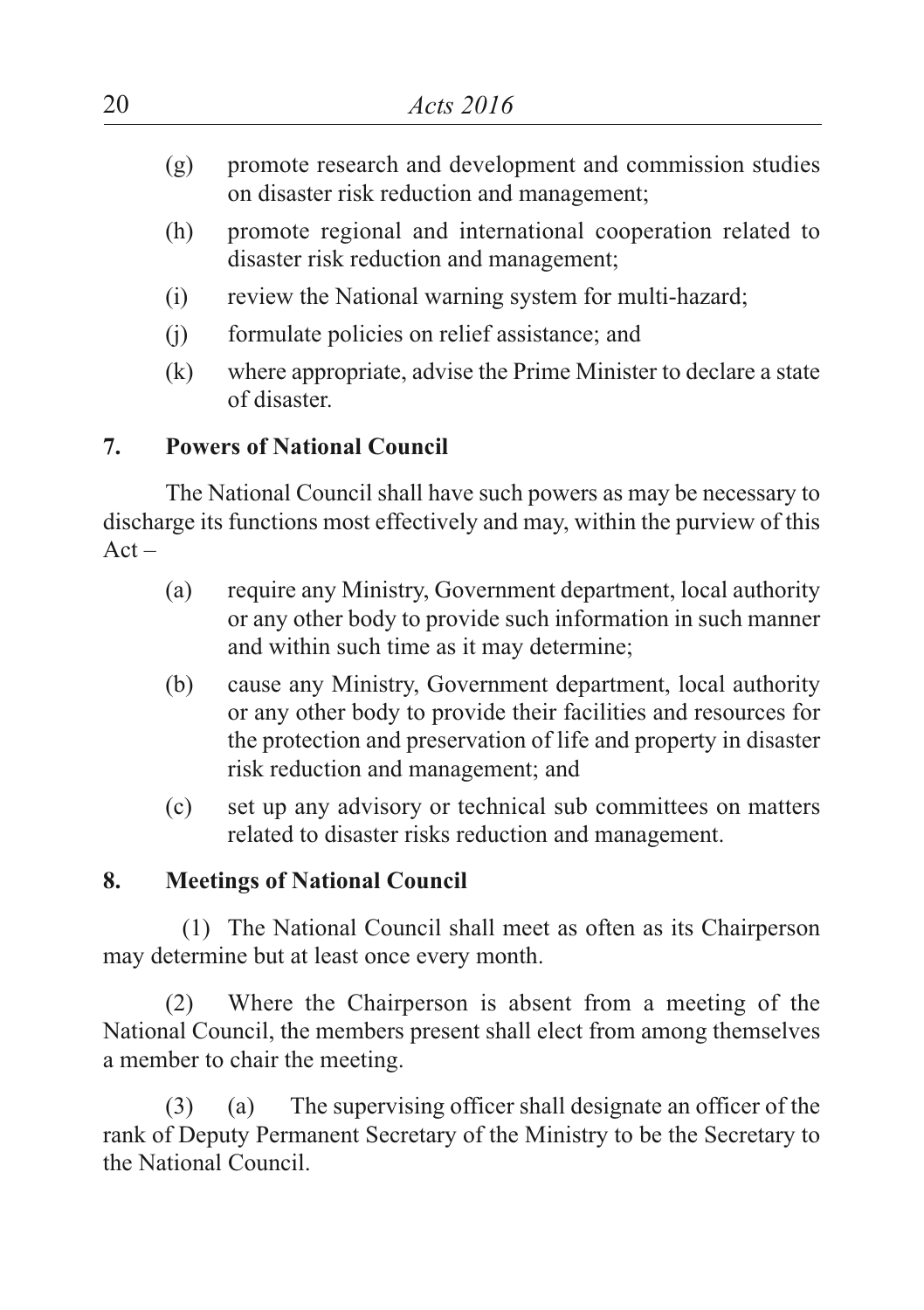- (b) The Secretary to the National Council shall
	- (i) be responsible for keeping record of minutes of proceedings of every meeting of the National Council;
	- (ii) at the request of the Chairperson, convene members to every meeting of the National Council; and
	- (iii) attend every meeting of the National Council.

(4) Subject to this section, the National Council shall regulate its meetings and proceedings in such manner as it may determine.

# **PART III – THE NATIONAL DISASTER RISK REDUCTION AND MANAGEMENT CENTRE**

#### **9. National Centre**

(1) There shall be, within the Ministry, a department to be known as the National Disaster Risk Reduction and Management Centre.

- (2) The National Centre shall
	- (a) act as the main institution in Mauritius for coordinating and monitoring the implementation of disaster risk reduction and management activities as per the National Strategic Framework and National Plan;
	- (b) ensure the implementation of the National Strategic Framework and National Plan;
	- (c) coordinate and monitor all disaster risk reduction and management activities;
	- (d) coordinate and monitor the implementation of the disaster risk reduction and management programmes through community participation and public awareness campaigns;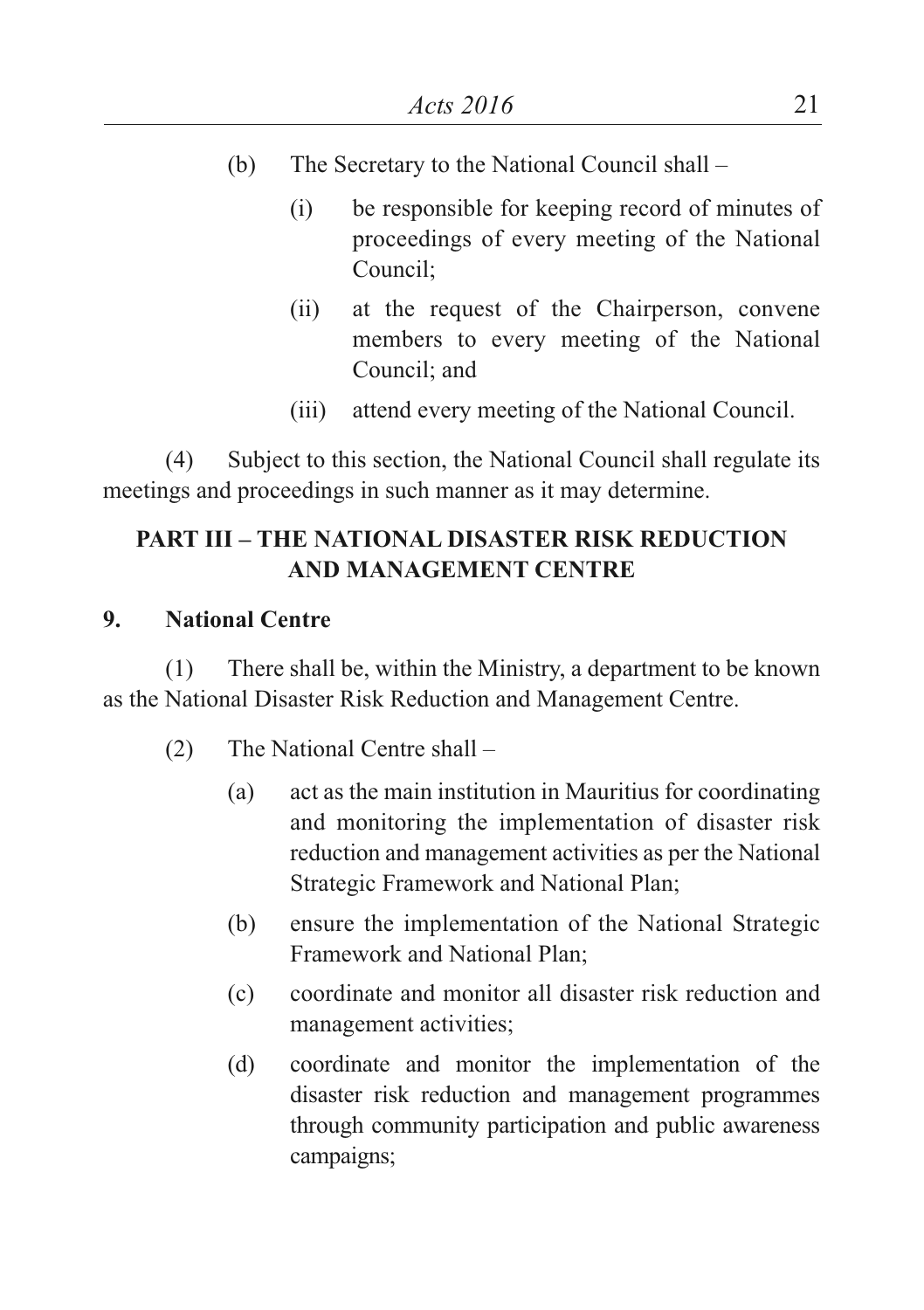- (e) work in close collaboration with the Mauritius Meteorological Services, which shall develop and improve warnings and advisories systems for all natural hazards affecting Mauritius;
- (f) implement a national multi-hazard emergency alert system to provide accurate and timely advice to the public and key stakeholders;
- (g) support Ministries, Government departments, local authorities and communities in building capacity for disaster risk reduction and management;
- (h) facilitate and coordinate the conduct of regular trainings, drills and simulation exercises to test the adequacy of disaster response plans;
- (i) undertake and participate in post-disaster reviews, including lessons drawn from previous disasters in disaster preparedness and response plans;
- (j) assist relevant stakeholders to develop an appropriate risk transfer mechanism for post-disaster recovery and rehabilitation purposes;
- (k) collaborate with all relevant stakeholders so that disaster risk reduction and management becomes an integral objective of environment-related policies and plans, sound land use planning, natural resources management, education and social development plans, economic and sectoral policies, as well as infrastructure through enforcement of building codes;
- (l) foster regional and international cooperation in disaster risk reduction management issues, including best practices and sharing of expertise;
- (m) promote research and development and commission studies on disaster risk reduction and management matters:
- (n) publish and disseminate information concerning disaster risk reduction and management; and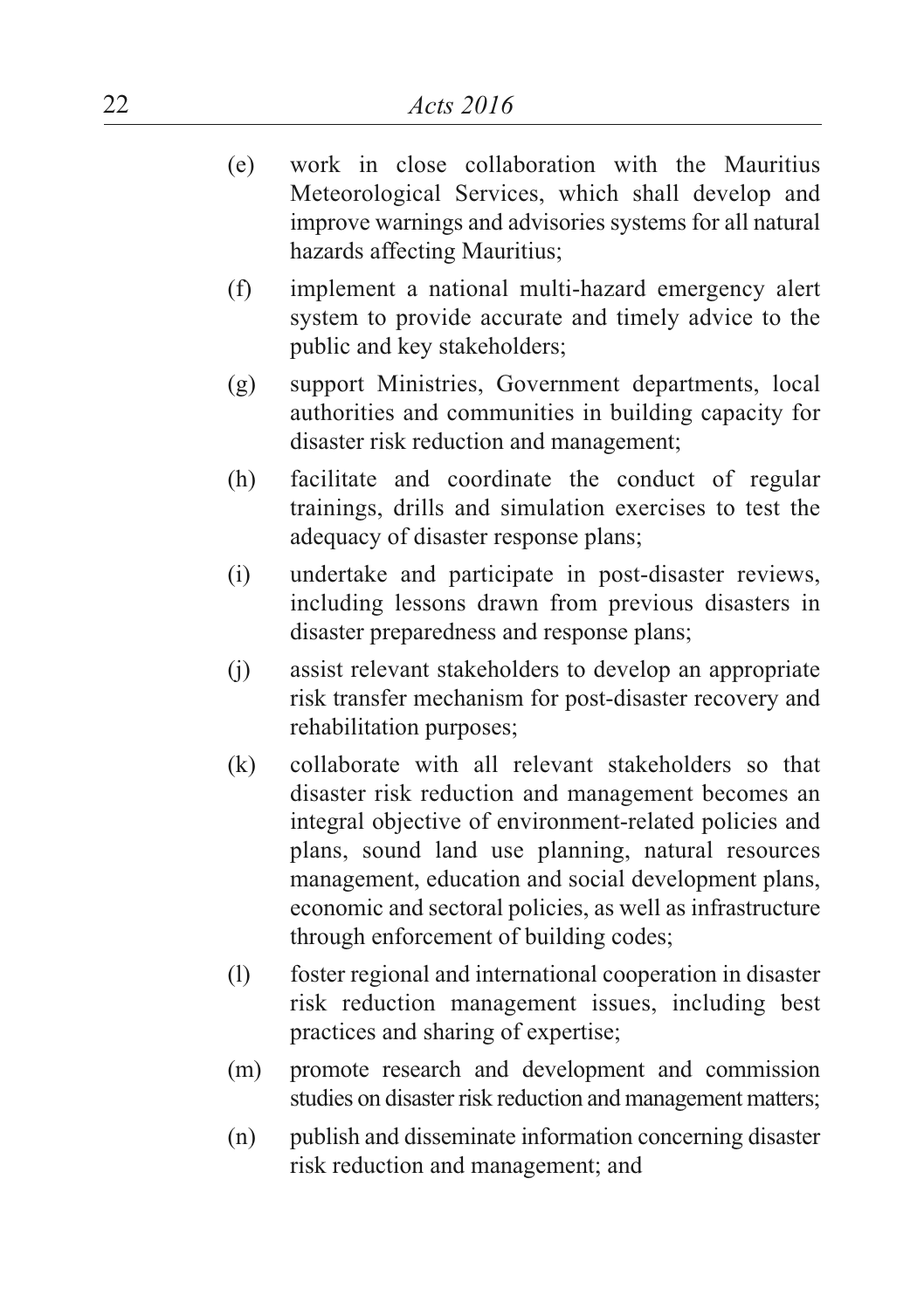(o) carry out such other activities as may be necessary or expedient for the administration of this Act.

# **10. Director-General**

(1) There shall be a Director-General of the National Centre who shall be a public officer.

- (2) The Director-General shall, in the discharge of his functions
	- (a) be responsible for the effective and efficient management of the National Centre; and
	- (b) ensure the effective implementation and reviewing of the National Strategic Framework and National Plan.
- (3) The Director-Generalshall attend every meeting of the Council.

# **11. Powers of Director-General**

The Director-General shall have such powers as may be necessary to discharge its functions most effectively and may, in the interest of public safety –

- (a) cause any department or agency to conduct investigations, surveys, researches and analysis related to risks and hazards to disasters;
- (b) may cause contingency plans to be prepared and submitted to the National Centre as regards any risk or hazard exposed by any public or private body; and
- (c) issue such communiqué as may be required through the media.

# **12. Staff of National Centre**

(1) (a) The Public Service Commission shall appoint such public officers as may be necessary to assist the National Centre in the proper discharge of its functions.

(b) The Commissioner of Police may, after consultation with the Director-General, designate any police officer to assist the National Centre.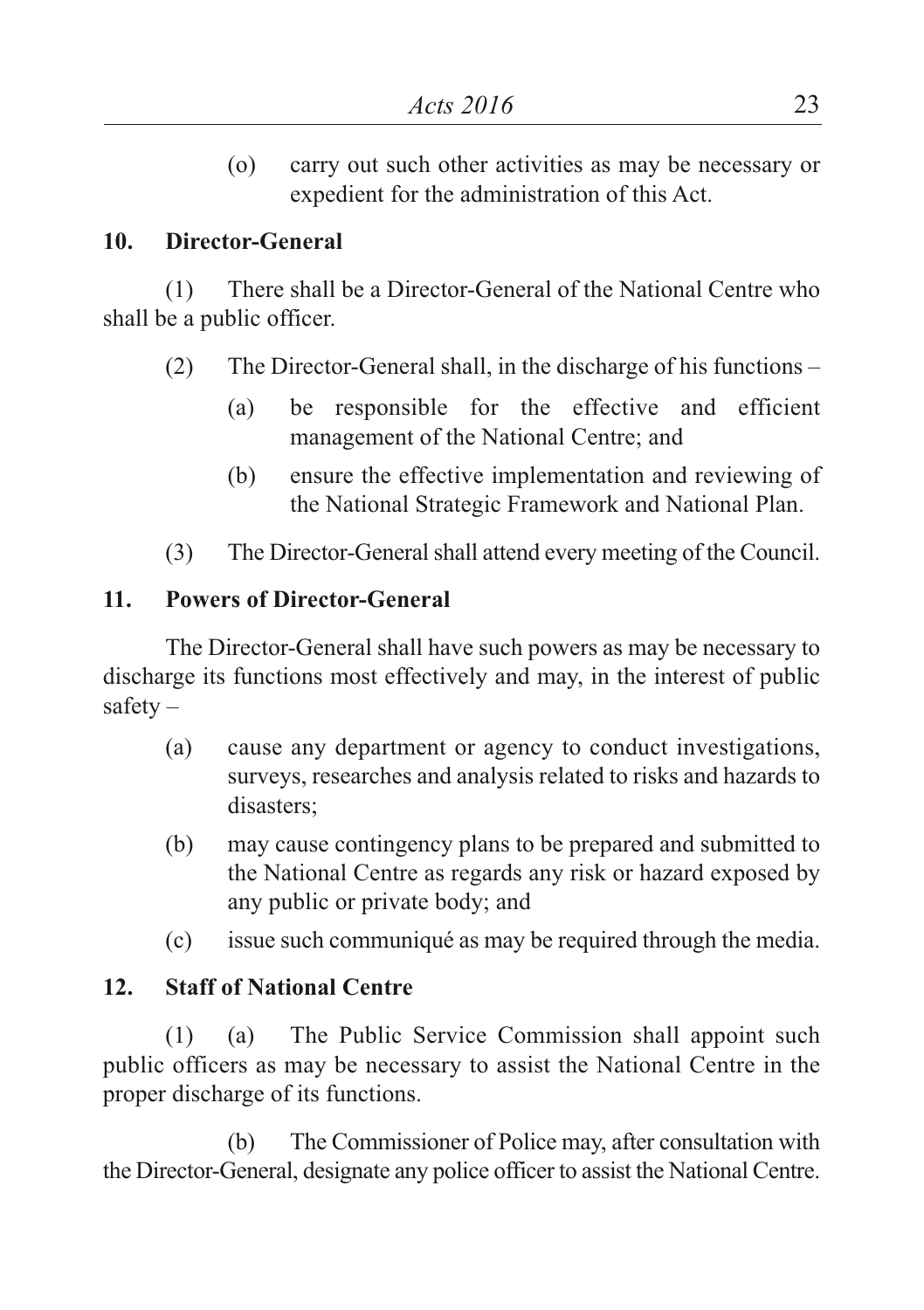- (2) Every officer of the National Centre shall be
	- (a) under the administrative control of the Director-General; and
	- (b) authorised to act as Disaster Management Officer and shall bear distinctive badges or other identification as the Director-General may determine.

(3) The Director-General may delegate his powers to any Disaster Management Officer.

# **13. National Strategic Framework**

The National Centre shall develop a National Disaster Risk Reduction and Management Strategic Framework for disaster risk reduction and management, to be reviewed and updated as and when necessary, to –

- (a) articulate the national vision for disaster risk reduction and management;
- (b) be a guide for the formulation of the National Plan;
- (c) ensure that the approach of Mauritius in national disaster risk reduction and management is aligned with regional and international norms;
- (d) provide for the adaptation of best practices to the local context;
- (e) seek to engage every resident of Mauritius in the disaster risk reduction and management process; and
- (f) set out stakeholders' roles and responsibilities in national disaster risk reduction and management programmes.

## **14. National Plan**

The National Centre shall develop a National Disaster Risk Reduction and Management Plan for disaster risk reduction and management, to be reviewed and updated as and when necessary, to provide for –

(a) measures to be taken for the prevention of disasters or the reduction of their impacts;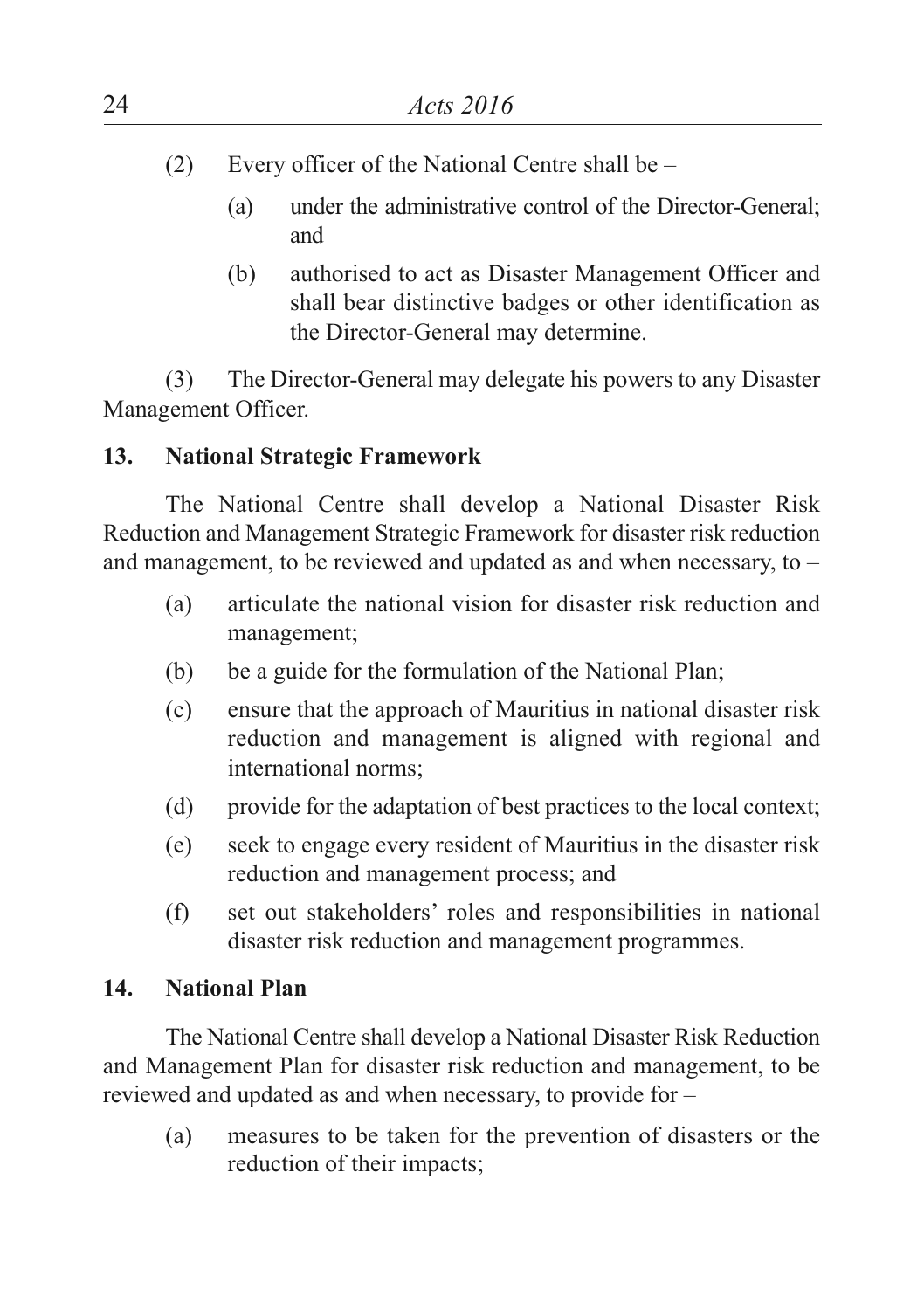- (b) integration of disaster risk reduction up to local level;
- (c) measures to be taken for preparedness and capacity building to respond effectively to disasters;
- (d) the roles and responsibilities of every Ministry, department, local authorities and other stakeholders in disaster risk reduction and management activities; and
- (e) operational arrangements for disaster risk reduction and management at all levels.

# **PART IV – THE NATIONAL CRISIS COMMITTEE AND DISASTER RESPONSE OPERATIONS**

# **Sub-Part A – National Crisis Committee**

# **15. National Crisis Committee**

(1) There shall be, in the event of a disaster, a National Crisis Committee which shall consist of –

- (a) the Minister, who shall be the chairperson;
- (b) the Secretary to Cabinet and Head of the Civil Service ;
- (c) the Secretary for Home Affairs;
- (d) the supervising officer;
- (e) the Commissioner of Police;
- (f) the Director-General;
- (g) the Chief Fire Officer, Mauritius Fire and Rescue Service;
- (h) the Director of the Mauritius Meteorological Services;
- (i) the Director of SAMU; and
- (j) such other person as the Chairperson may determine.

(2) A representative of the National Centre, to be appointed by the Director-General, shall act as secretary to the National Crisis Committee.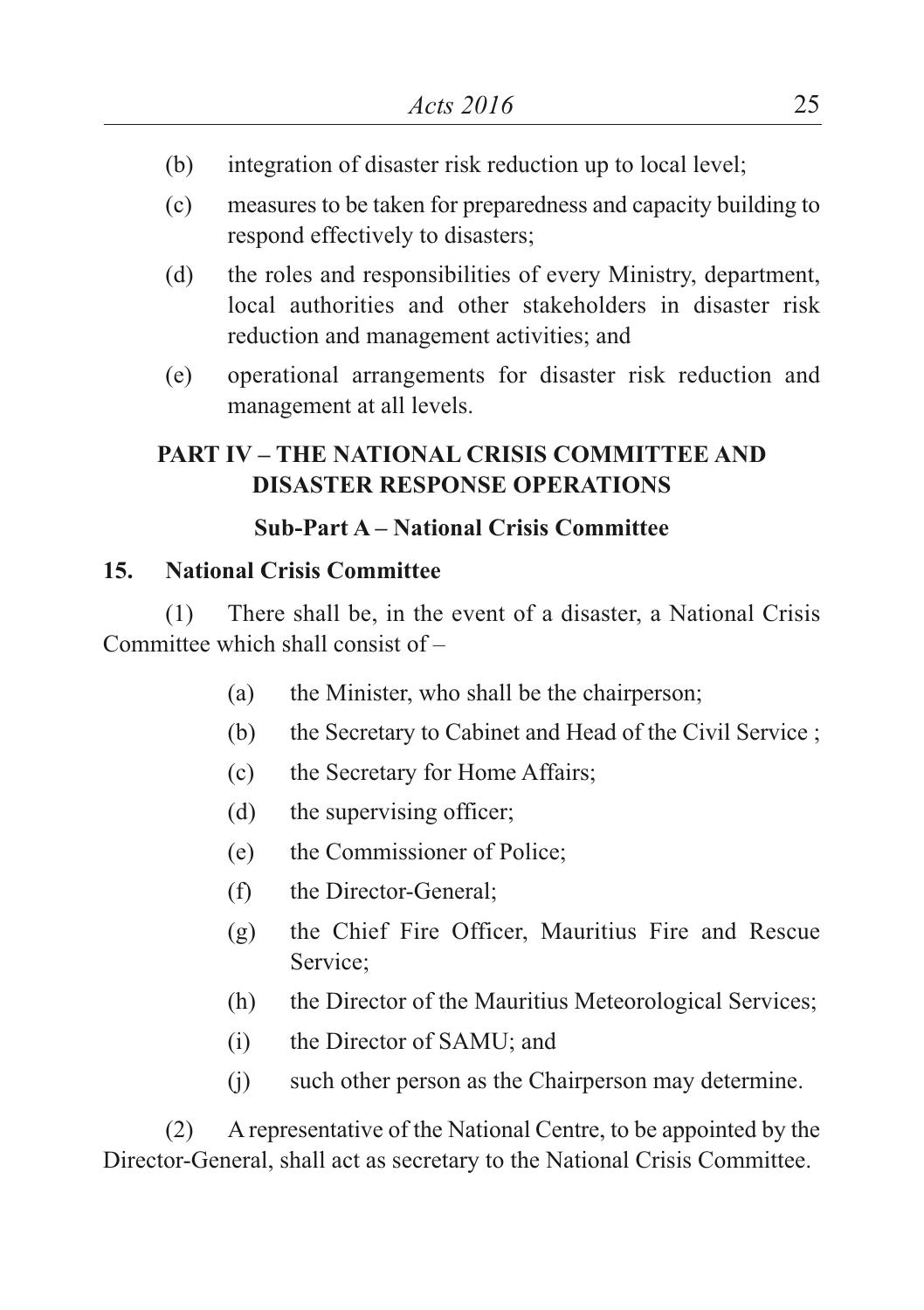# **16. Functions and powers of National Crisis Committee**

(1) The National Crisis Committee shall have all the functions and powers of the National Council and shall take decisive and timely actions through the NEOC to –

- (a) ensure that general preparedness plans are activated at all levels;
- (b) safeguard the life of persons in danger, including evacuation of persons at risk;
- (c) supervise the organisation of disaster response operations;
- (d) provide relief assistance;
- (e) take appropriate measures during the initial recovery phase; and
- (f) take such other measures as may be appropriate in the circumstances.

(2) Notwithstanding any other enactment, the National Crisis Committee may, to safeguard the life of any person, issue, after consultation with the Prime Minister –

- (a) an order directing any person to remain indoors as long as it is unsafe to venture outside;
- (b) an order directing any person to evacuate their premises or any public place;
- (c) an order directing any person in a particular area to be evacuated within a certain specified time;
- (d) an order directing any person not to venture near rivers, canals, water courses and cliffs;
- (e) an order directing any person, including any fisherman, not to venture at sea, on beaches or on islets during heavy rainfall or inundation, and to stop any outdoor activity;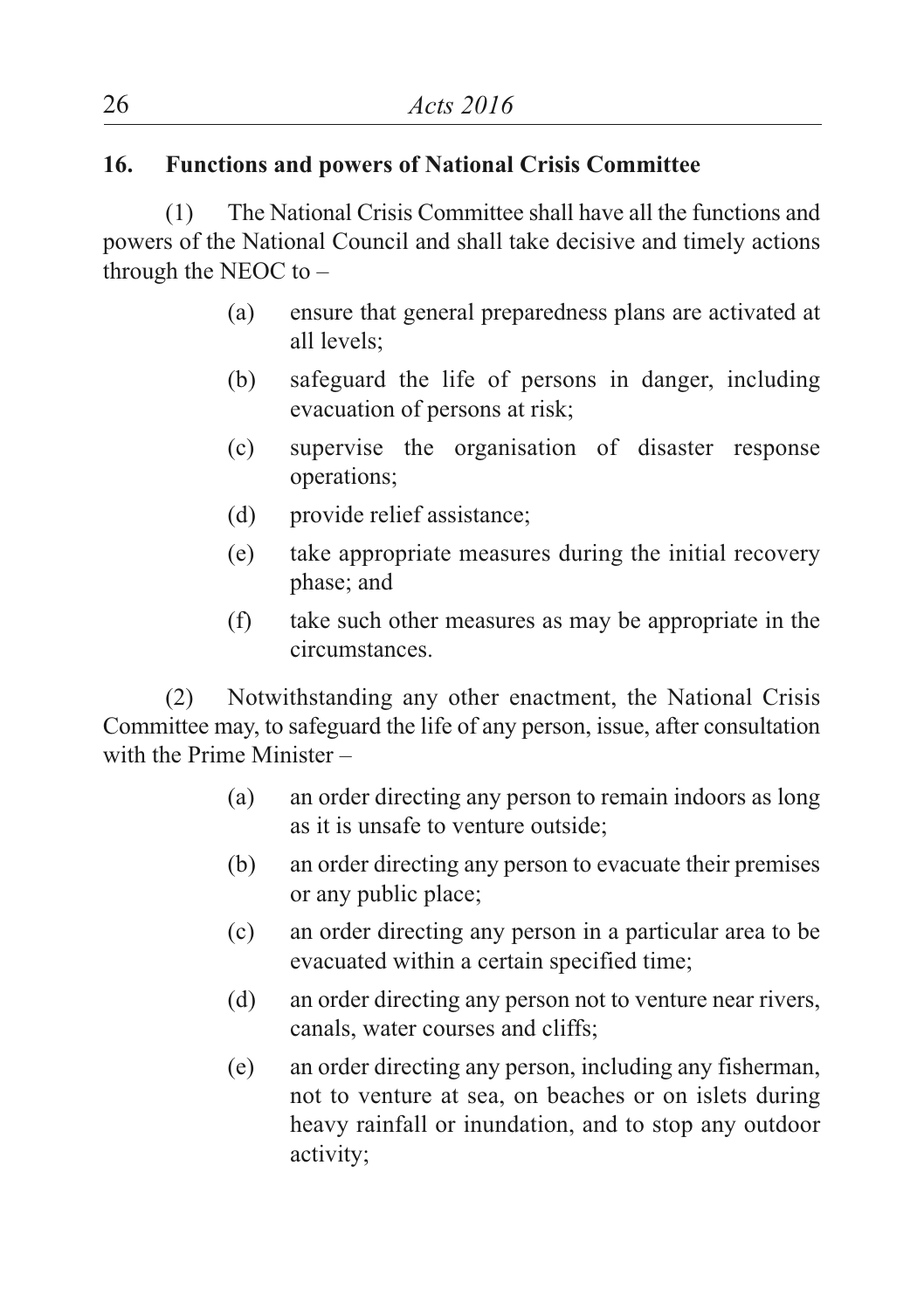- (f) an order declaring a localised area a disaster or potential disaster area and cause the evacuation and restrict access thereat; and
- (g) any other order as may be appropriate in the circumstances.

# **Sub-Part B – Disaster Response Operations**

## **17. National Emergency Operations Command**

(1) There shall be a National Emergency Operations Command which shall, in the event of a disaster, be activated to coordinate and monitor all response and recovery activities.

(2) The NEOC shall be a multi-agency with members from the public and private sectors and itshall report to the National Crisis Committee.

(3) (a) Subject to paragraph (b), the Commissioner of Police shall head the NEOC and lead disaster response operations as may be appropriate in the circumstances.

(b) The Commissioner of Police may, depending on the nature of the disaster, delegate his powers to any other appropriate person.

(4) The NEOC shall have such powers as may be necessary to discharge its functions most effectively and may, in the interest of public safety **–**

- (a) cause to be closed or diverted any public road which represents a potential risk to road users;
- (b) cause the evacuation, either voluntarily or by using such force as may be necessary, of persons who are at risk;
- (c) cause public facilities such as emergency shelters, educational institutions, stadiums, gymnasiums, parking spaces or any other public place to be used for the purpose of sheltering displaced persons or storage of emergency supplies;
- (d) direct the closure of any underground facilities, subways, underpasses or such other places or facilities as may be necessary; and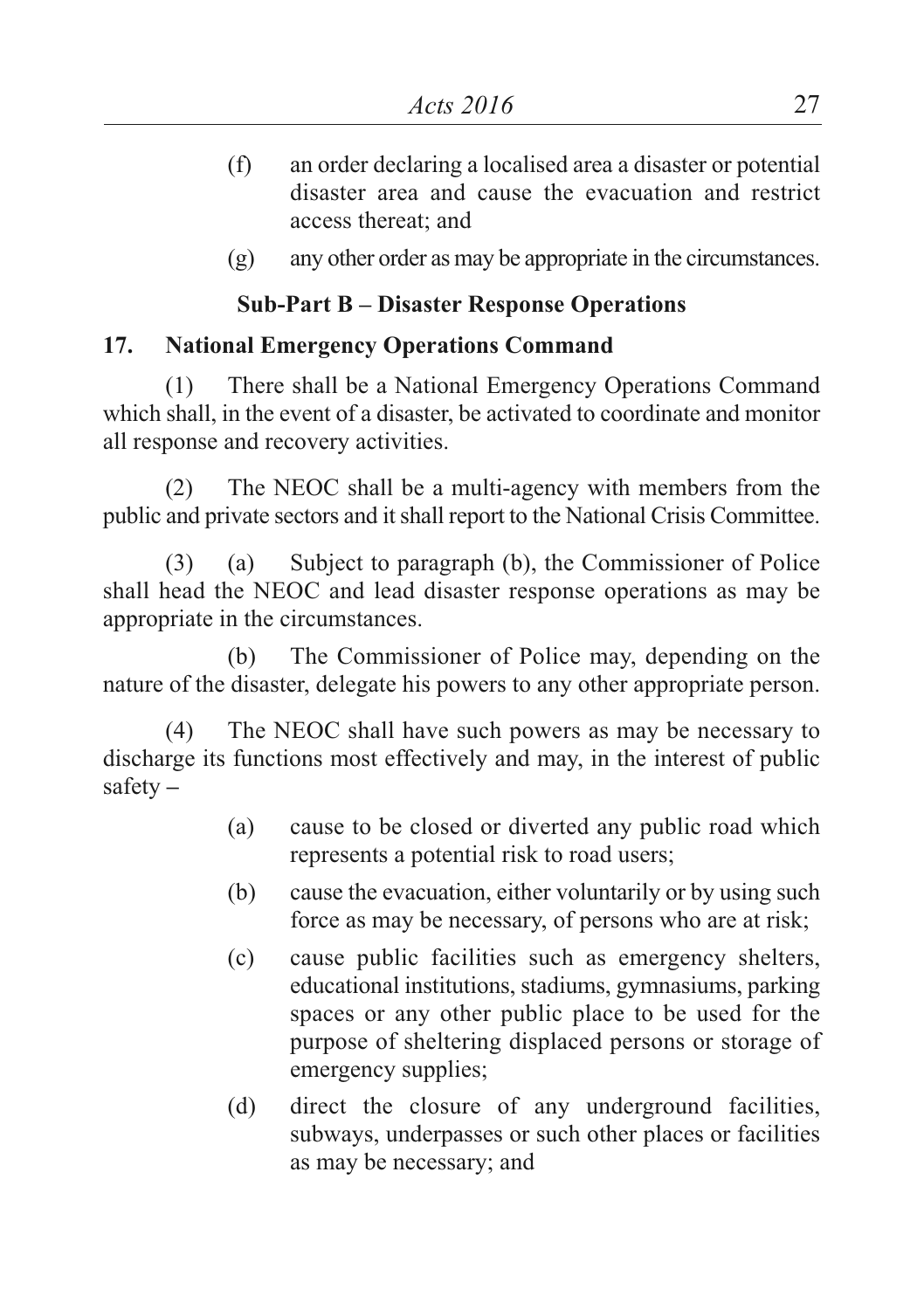(e) cause to be deployed such resources that may be required in the circumstances.

# **Sub-Part C – Disaster Response Unit**

#### **18. Disaster Response Unit**

(1) There shall be, within the Special Mobile Force, a specialised unit to be known as the Disaster Response Unit and which shall assist the NEOC, LEOC and REOC in disaster response operations.

(2) The Disaster Response Unit shall be composed of police officers, who shall be posted on a rotation basis and shall be under the control of the Commanding Officer of the Special Mobile Force.

(3) The police officers of the Disaster Response Unit shall be trained to respond to any disaster.

(4) The Disaster Response Unit shall be provided with all the required resources and facilities to discharge its duties safely and effectively.

### **PART V – LOCAL DISASTER RISK REDUCTION AND MANAGEMENT COMMITTEE OF LOCALAUTHORITY**

### **Sub-Part A – Local Committee**

#### **19. Local committee**

(1) There shall be a Local Disaster Risk Reduction and Management Committee for every local authority.

- (2) Every local committee shall consist of
	- (a) the Lord Mayor, Mayor or Chairperson of the local authority, asthe case may be, who shall be the chairperson;
	- (b) the chief executive of the local authority, who shall be the vice-chairperson;
	- (c) the Local Disaster Management Coordinator of the local authority;
	- (d) a representative of the Ministry responsible for the subject of education;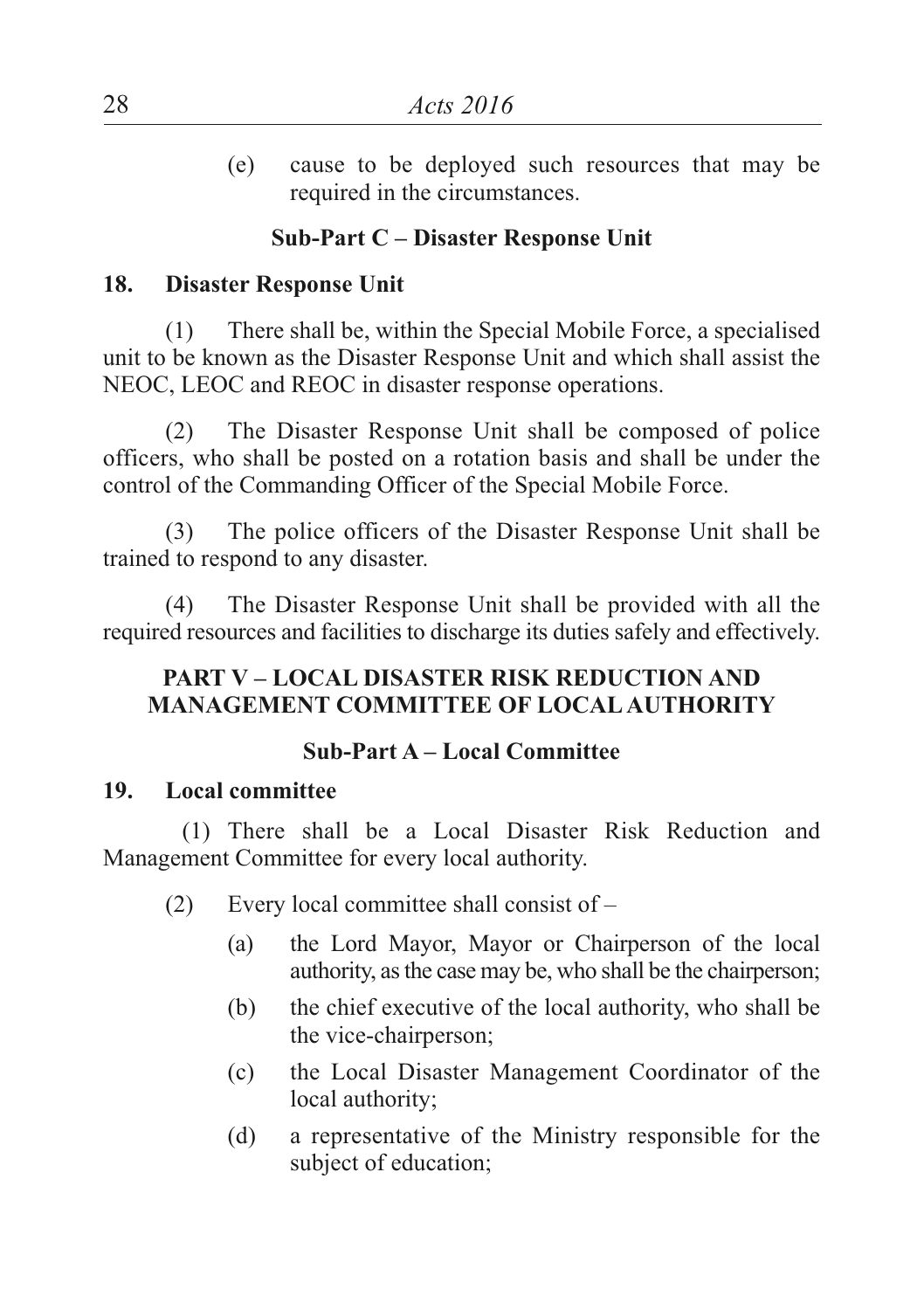- (e) a representative of the Ministry responsible for the subject of health;
- (f) a representative of the Ministry responsible for the subject of public infrastructure;
- (g) a representative of the Ministry responsible for the subject of social integration;
- (h) a representative of the Ministry responsible for the subject of social security;
- (i) a representative of the Mauritius Police Force;
- (j) a representative of the Mauritius Fire and Rescue Service;
- (k) a representative of the Central Electricity Board;
- (l) a representative of the Central Water Authority;
- (m) a representative of the Road Development Authority; and
- (n) a representative of the Mauritius Red Cross Society.

(3) The chairperson of a local committee may, where he considers necessary, co-opt any other person with relevant expertise not already available to assist the committee.

(4) A local committee shall meet as often as the chairperson of the local authority may determine but at least once every 3 months.

(5) Subject to this section, a local committee shall regulate its meetings and proceedings in such manner as it may determine.

(6) The chief executive of a local authority shall designate an officer from its staff to act as secretary to the local committee.

# **20. Functions of local committee**

Every local committee shall, in respect of the area under its jurisdiction and under the supervision of the National Centre –

(a) work closely with its local community in disaster risk analysis and vulnerability assessment;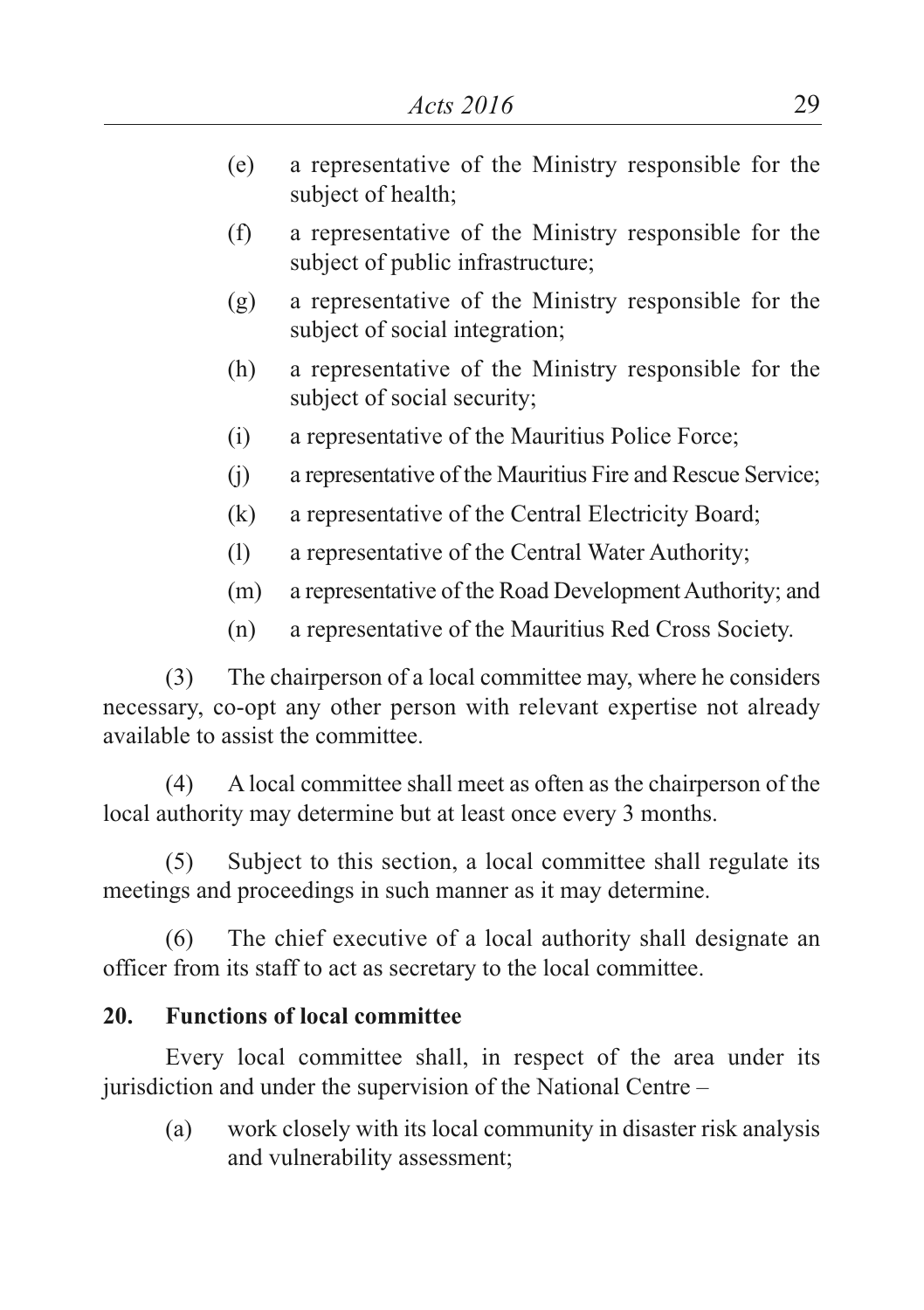- (b) prepare and implement, in accordance with any guidelines laid down by the National Council, the Local Plan to be approved by the National Centre;
- (c) promote and implement disaster risk reduction and management education and public awareness programmes;
- (d) build capacity, acquire resources and coordinate disaster risk reduction and management activities;
- (e) conduct trainings, drills and simulation exercises; and
- (f) every 6 months, submit a periodical report related to its activities to the National Centre.

# **21. Local Disaster Management Coordinator**

(1) The Local Government Service Commission shall, for every local authority, appoint a Local Disaster Management Coordinator to coordinate all disaster risk reduction and management activities in respect of the area under the jurisdiction of that local authority.

(2) The Local Disaster Management Coordinator shall act as the liaison officer between the National Centre and the local authority.

# **Sub-Part B – Disaster Response Operations in Local Authority**

# **22. Local Emergency Operations Command**

(1) There shall be, in the event of a disaster in a local authority, a Local Emergency Operations Command to lead disaster response operations for that local authority.

(2) The LEOC shall consist of key personnel from the local authority concerned as the chairperson of the local committee of the local authority may determine and be supported by designated members from emergency services.

(3) (a) Subject to paragraph (b), the Police Divisional Commander of the Division under which a local authority falls shall assist the chairperson of the local committee of that local authority to lead disaster response operations as may be appropriate in the circumstances.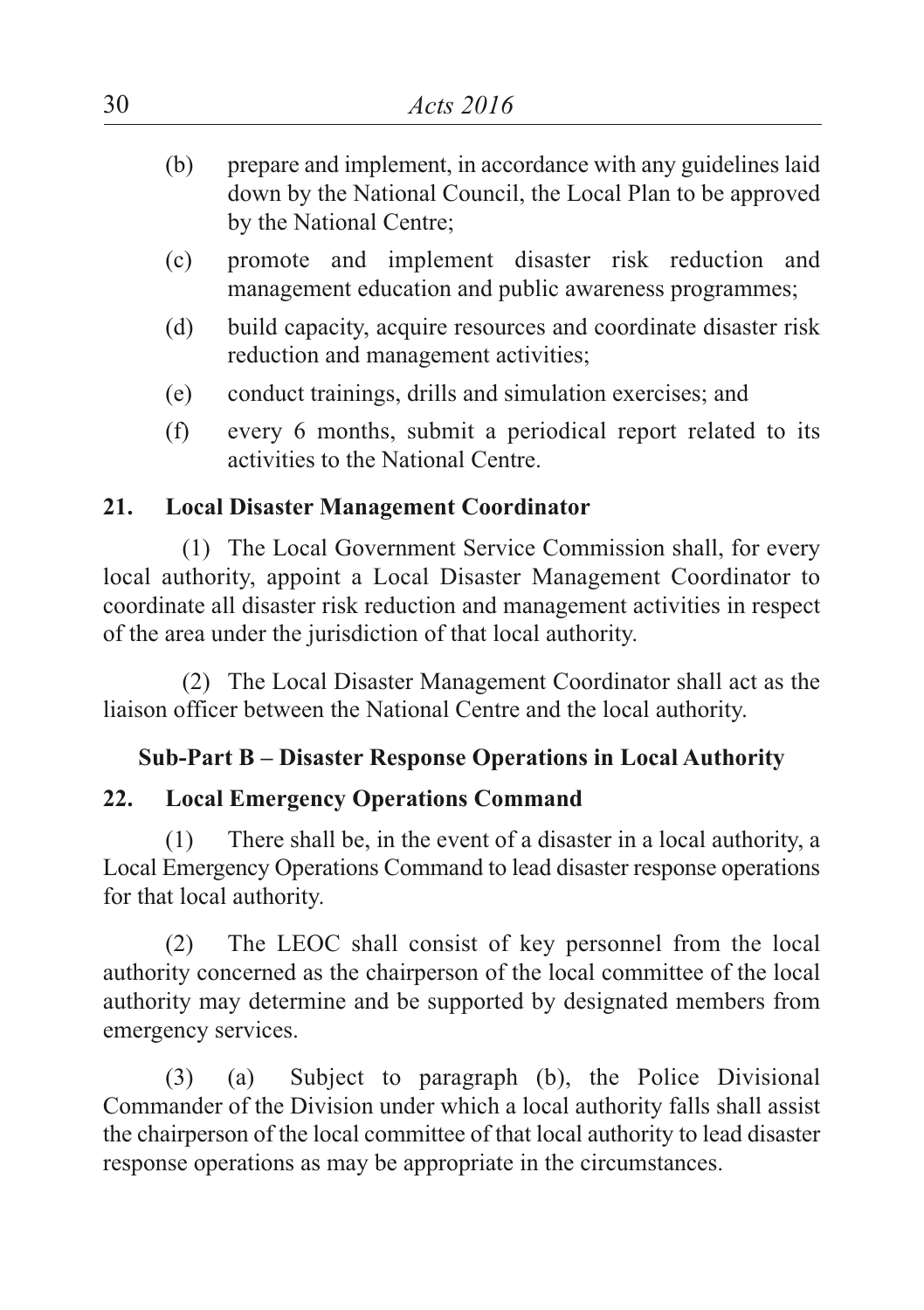(b) The Police Divisional Commander may, depending on the nature of the disaster and with the approval of the Commissioner of Police, delegate his powers to any other appropriate person.

(c) The Police Divisional Commander or the person delegated with the powers under paragraph (b) shall report to the NEOC.

(4) The LEOC shall, within the purview of a local authority concerned, exercise the same powers of the NEOC.

## **PART VI – DISASTER RISK REDUCTION AND MANAGEMENT IN RODRIGUES**

## **Sub-Part A – Rodrigues Council**

### **23. Rodrigues Council**

(1) There shall be a Rodrigues Disaster Risk Reduction and Management Council.

- (2) The Rodrigues Council shall consist of
	- (a) the Chief Commissioner, who shall be the chairperson;
	- (b) the Deputy Chief Commissioner, who shall be the vice-chairperson;
	- (c) every Commissioner who is assigned responsibility for a Department of the Rodrigues Regional Assembly;
	- (d) the Island Chief Executive;
	- (e) the Departmental Head of every Commission;
	- (f) the Divisional Commander;
	- (g) the Director, Health Services, Rodrigues;
	- (h) the Officer in Charge, Meteorological Services, Rodrigues;
	- (i) the Officer in Charge, Fire Services, Rodrigues;
	- (j) the Officer in Charge, Water Unit, Rodrigues;
	- (k) the Manager, Central Electricity Board, Rodrigues;
	- (l) the chairperson, Rodrigues Council for Social Services;
	- (m) a representative from the private sector; and
	- (n) a representative of the Mauritius Red Cross Society.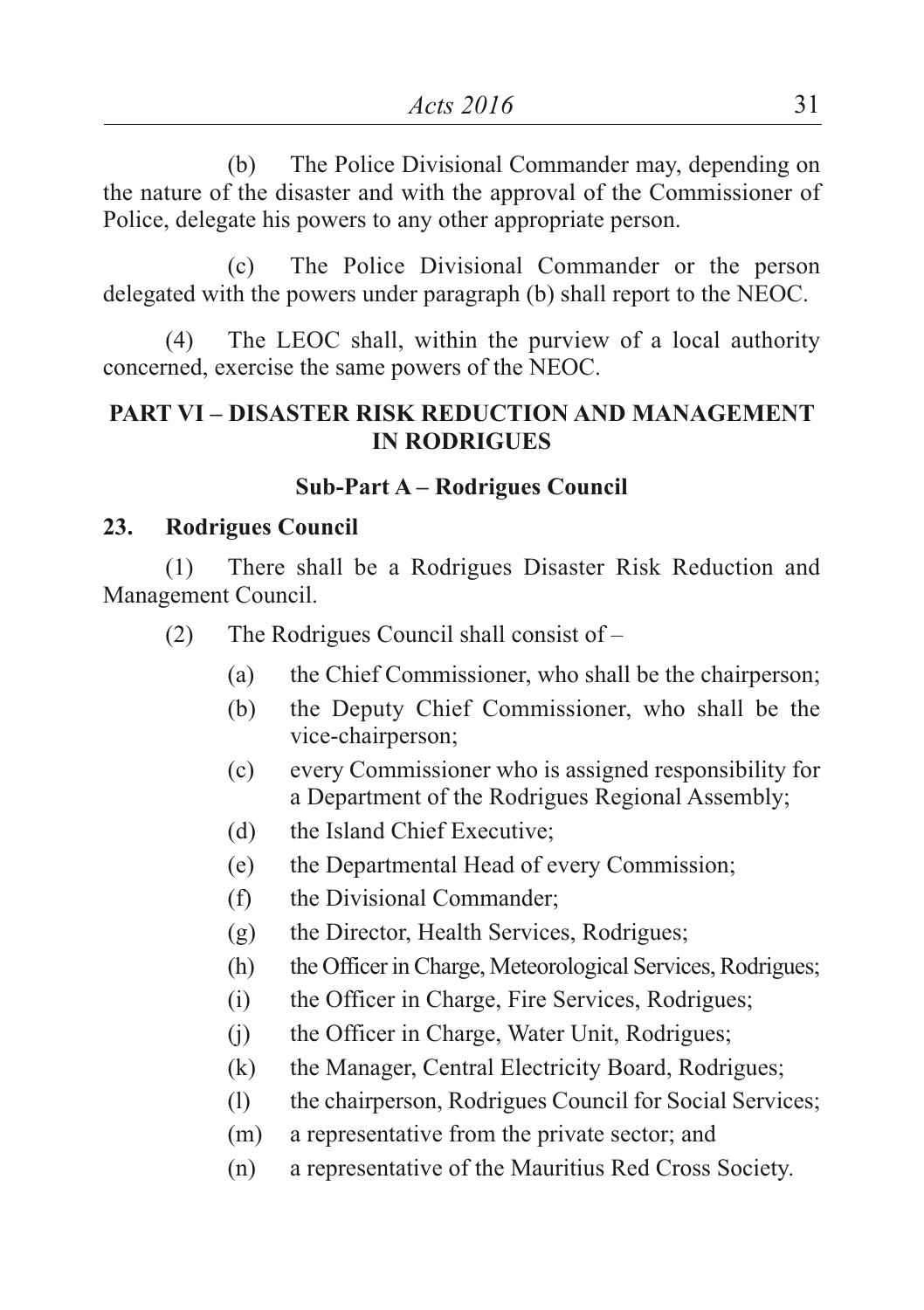(3) The Rodrigues Council may, where it considers necessary, co-opt any other person with relevant expertise not already available so as to assist it in relation to any matter before it.

(4) The Rodrigues Council shall meet as often as its chairperson may determine but at least once every 3 months.

(5) The Island Chief Executive shall designate an officer of the Chief Commissioner's Office to act as secretary to the Rodrigues Council.

(6) Subject to this section, the Rodrigues Council shall regulate its meetings and proceedings in such manner as it may determine.

## **24. Functions of Rodrigues Council**

The Rodrigues Council shall –

- (a) liaise and coordinate with the National Council in disaster risk reduction and management activities;
- (b) formulate policies on disaster risk reduction and management;
- (c) oversee the implementation of the Rodrigues Disaster Risk Reduction and Management Strategic Framework and Rodrigues Disaster Risk Reduction and Management Plan;
- (d) ensure that Commissions and departments have adequate human resources, tools, materials and other resources for the effective implementation of disaster risk reduction and management activities at all levels;
- (e) oversee the implementation of post-disaster recovery and reconstruction activities;
- (f) examine post-disaster review reports carried out by the Rodrigues Centre and recommend on remedial measures to be taken, if any;
- (g) ensure that disaster risk reduction becomes an integral objective of environment-related policies and plans, land use planning, natural resource management, educational plans, social development plans, economic policies, sectoral policies, as well as infrastructure through enforcement of building codes;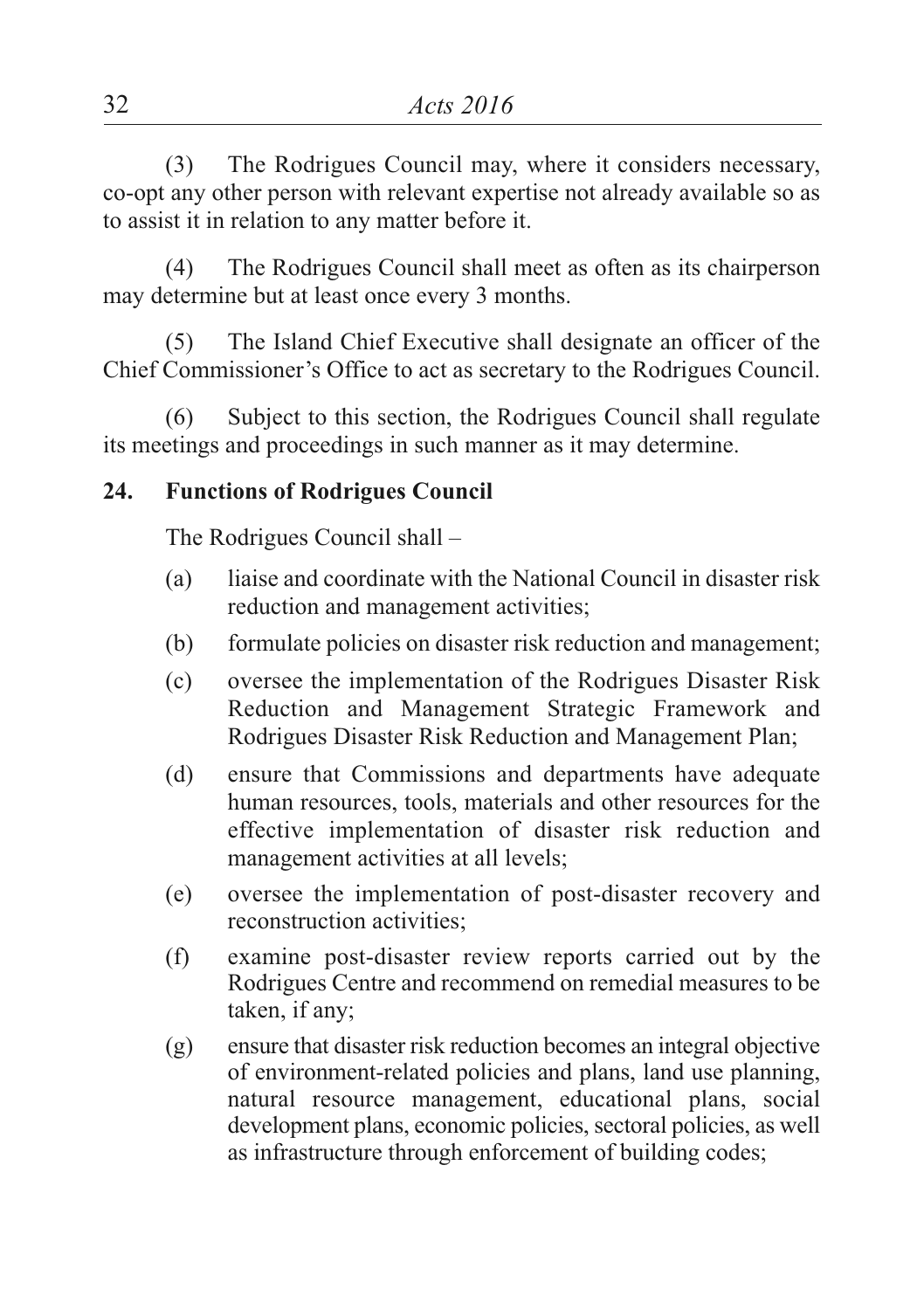- (h) promote research and development and commission studies on disaster risk reduction and management and related matters; and
- (i) where appropriate, advise the Prime Minister to declare a state of disaster in Rodrigues.

# **25. Powers of Rodrigues Council**

The Rodrigues Council shall have such powers as may be necessary to discharge its functions most effectively and may, within the purview of this  $Act =$ 

- (a) require any Commission or any other body to provide such information in such manner and within such time as it may determine;
- (b) cause any Commission or any other body to provide their facilities and resources for the protection and preservation of life and property in the whole cycle of disaster risk reduction and management; and
- (c) set up any advisory or technical sub committees on matters related to disaster risks reduction and management.

# **Sub-Part B – Rodrigues Centre**

### **26. Rodrigues Centre**

(1) There shall be a Rodrigues Disaster Risk Reduction and Management Centre, which shall be a department of the Chief Commissioner's Office.

- (2) The Rodrigues Centre shall
	- (a) act as the main institution in Rodrigues for coordinating and monitoring the implementation of disaster risk reduction and management activities as per the Rodrigues Strategic Framework and Plan;
	- (b) coordinate and monitor the implementation of the disaster risk reduction and management programmes through community participation and public awareness campaigns;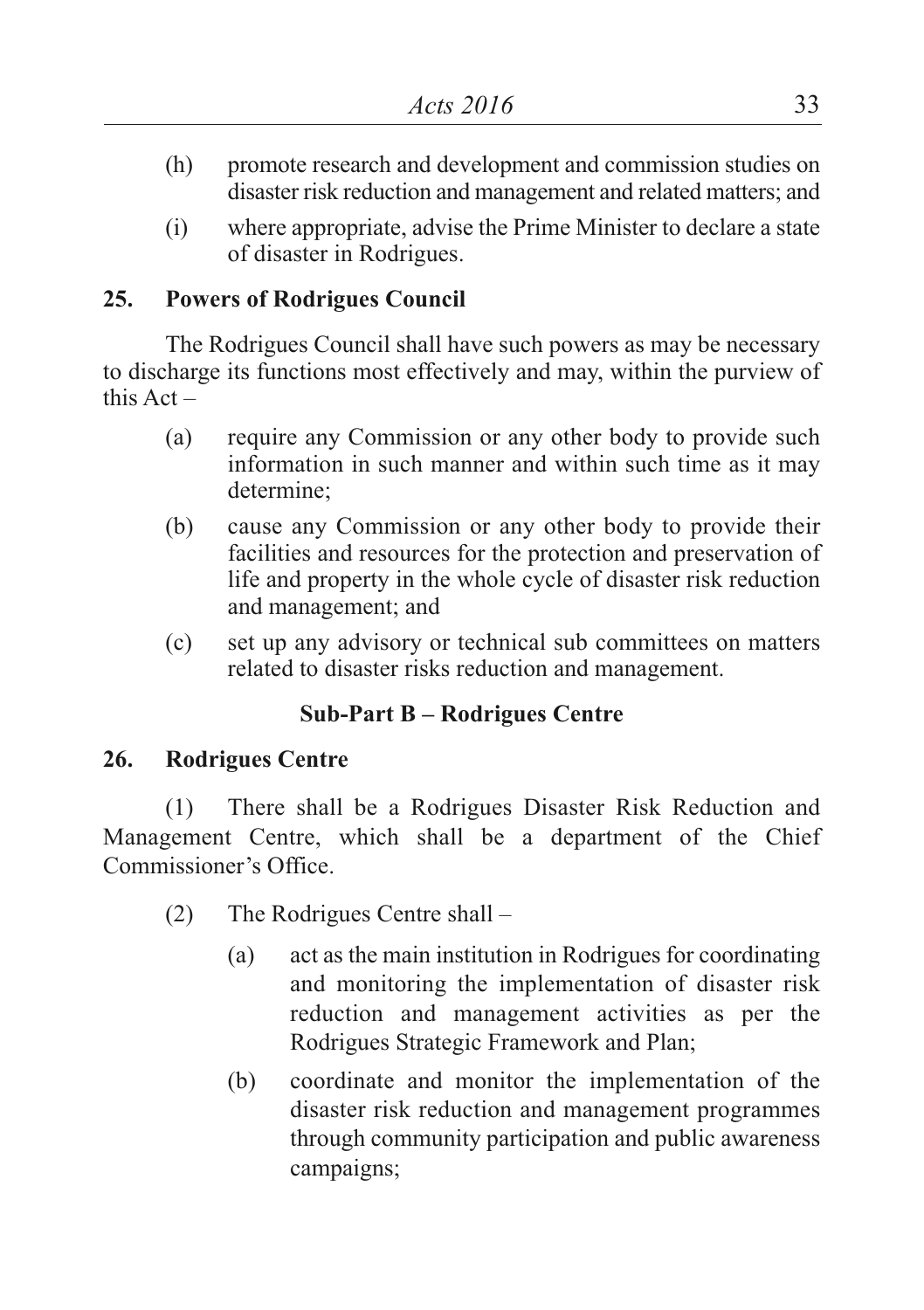- (c) work in close collaboration with the Mauritius Meteorological Services, which shall develop and improve warnings and advisories systems for all natural hazards affecting Rodrigues;
- (d) implement a multi-hazard emergency alert system with the support of the National Centre which will provide accurate and timely advice to the public and key stakeholders;
- (e) support Commissions, departments and communities in building capacity for disaster risk reduction and management;
- (f) facilitate and coordinate the conduct of regular trainings, drills and simulation exercises to test the adequacy of disaster response plans;
- (g) undertake and participate in post-disaster reviews, including lessons drawn from previous disasters in disaster preparedness and response plans;
- (h) assist relevant stakeholders to develop an appropriate risk transfer mechanism for post-disaster recovery and rehabilitation purposes;
- (i) collaborate with all relevant stakeholders so that disaster risk reduction and management becomes an integral objective of environment-related policies and plans, sound land use planning, natural resources management, education and social development plans, economic and sectoral policies, as well as infrastructure through enforcement of building codes;
- (j) foster cooperation in disaster risk reduction management issues, including best practices and sharing of expertise; and
- (k) every 6 months, submit a periodical report related to its activities to the Rodrigues Council.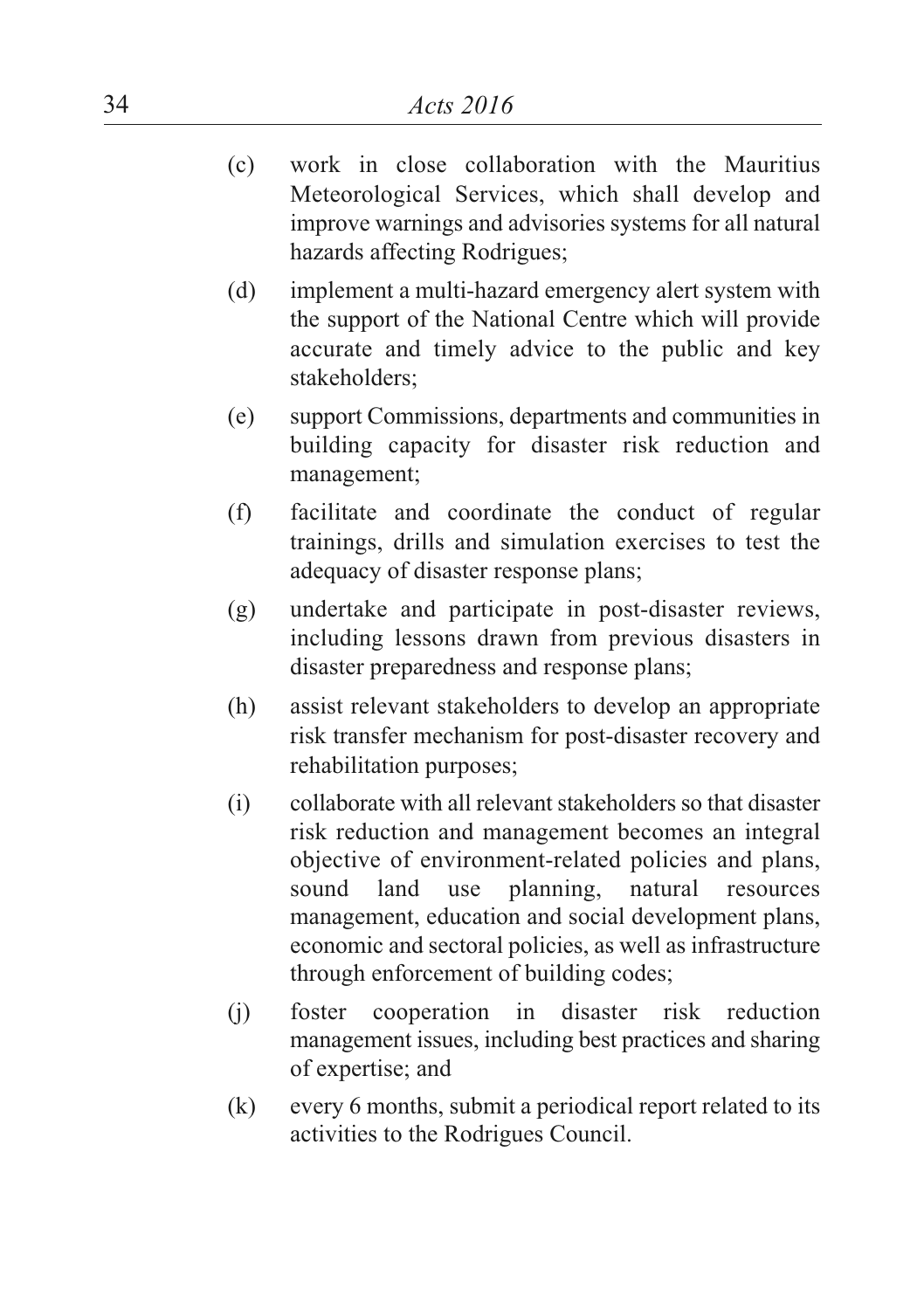## **27. Director of Rodrigues Centre**

(1) The Island Chief Executive shall designate a public officer as the Director of the Rodrigues Centre.

(2) The Director of the Rodrigues Centre shall, in the discharge of his functions –

- (a) be responsible for the effective and efficient management of the Rodrigues Centre;
- (b) ensure that the effective implementation of disaster risk reduction and management policies, frameworks, plans, programmes and projects are in line with the National Disaster Risk Reduction and Management Policy; and
- (c) work in collaboration with the Director-General.

(3) The Director of the Rodrigues Centre shall, unless otherwise directed by the Rodrigues Council, attend every meeting of the Rodrigues Council.

### **28. Powers of Director**

The Director shall have such powers as may be necessary to discharge its functions most effectively and may, in the interest of public safety **–**

- (a) cause any department or agency to conduct investigations, surveys, researches and analysis related to risks and hazards to disasters;
- (b) may cause contingency plans to be prepared and submitted to the Rodrigues Centre as regards any risk or hazard exposed by any public or private body; and
- (c) issue such communiqué as may be required through the media.

# **29. Staff of Rodrigues Centre**

(1) The Public Service Commission shall appoint such public officers as may be necessary to assist the Rodrigues Centre in the proper discharge of its functions.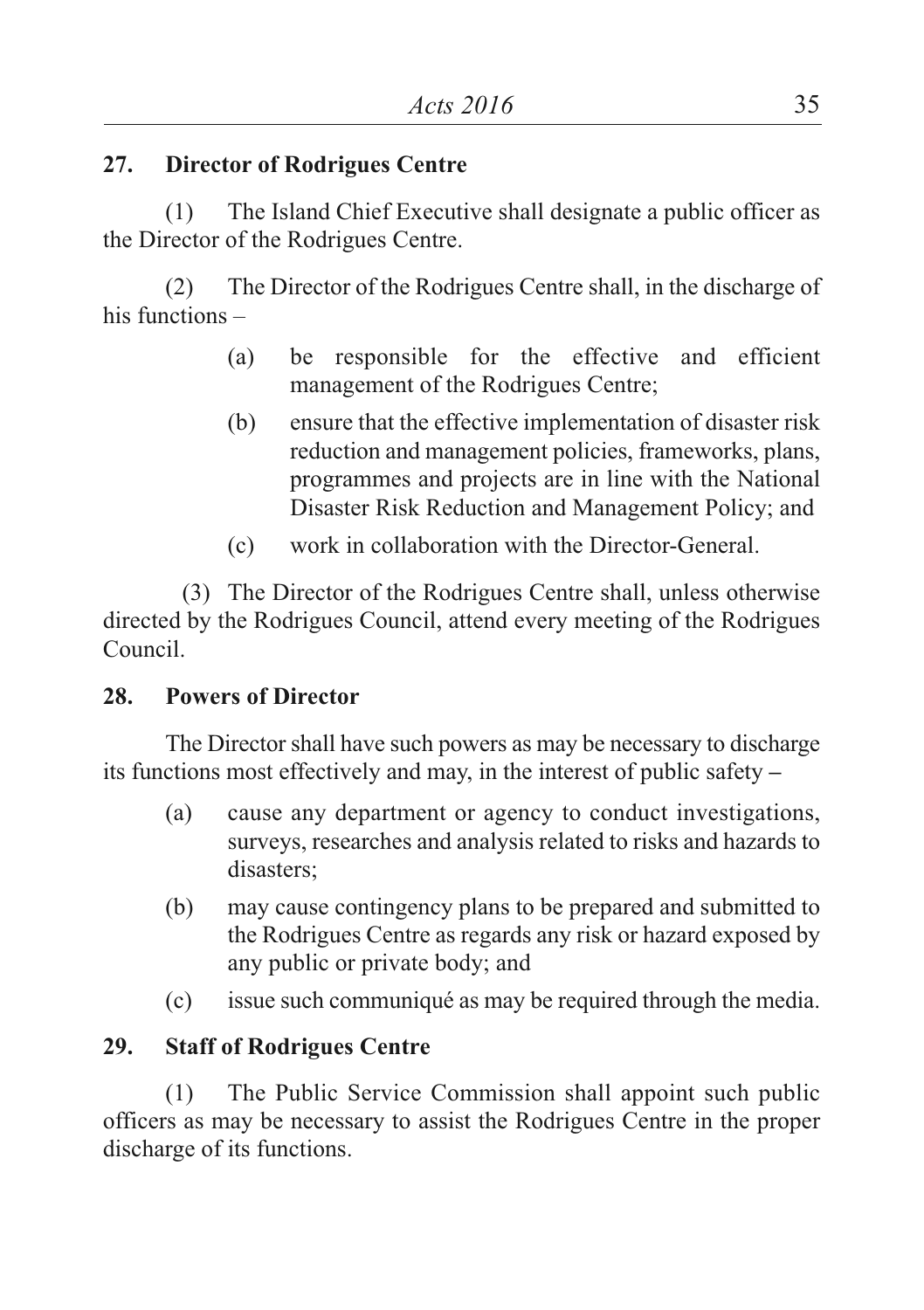- (2) Every officer of the Rodrigues Centre shall be
	- (a) under the administrative control of the Director; and
	- (b) authorised to act as Disaster Management Officer and shall bear distinctive badges or other identification as may be deemed necessary.

(3) The Director may delegate his powers to any Disaster Management Officer.

# **30. Rodrigues Disaster Risk Reduction and Management Strategic Framework**

The Rodrigues Centre shall, in consultation with the National Centre, develop a Rodrigues Disaster Risk Reduction and Management Strategic Framework, to be reviewed and updated as and when necessary, to –

- (a) articulate the vision for disaster risk reduction and management;
- (b) be a guide for the formulation of the Rodrigues Disaster Risk Reduction and Management Plan;
- (c) ensure that the approach of Rodrigues in disaster risk reduction and management is aligned with the National Strategic Framework;
- (d) provide for the adaptation of best practices to the local context;
- (e) seek to engage every resident of Rodrigues in the disaster risk reduction and management process; and
- (f) set out stakeholders' roles and responsibilities in disaster risk reduction and management programmes.

# **31. Rodrigues Disaster Risk Reduction and Management Plan**

The Rodrigues Centre shall, in consultation with the National Centre, develop a Rodrigues Disaster Risk Reduction and Management Plan, to be reviewed and updated as and when necessary, to provide for –

(a) measures to be taken for the prevention of disasters or the reduction of their impacts;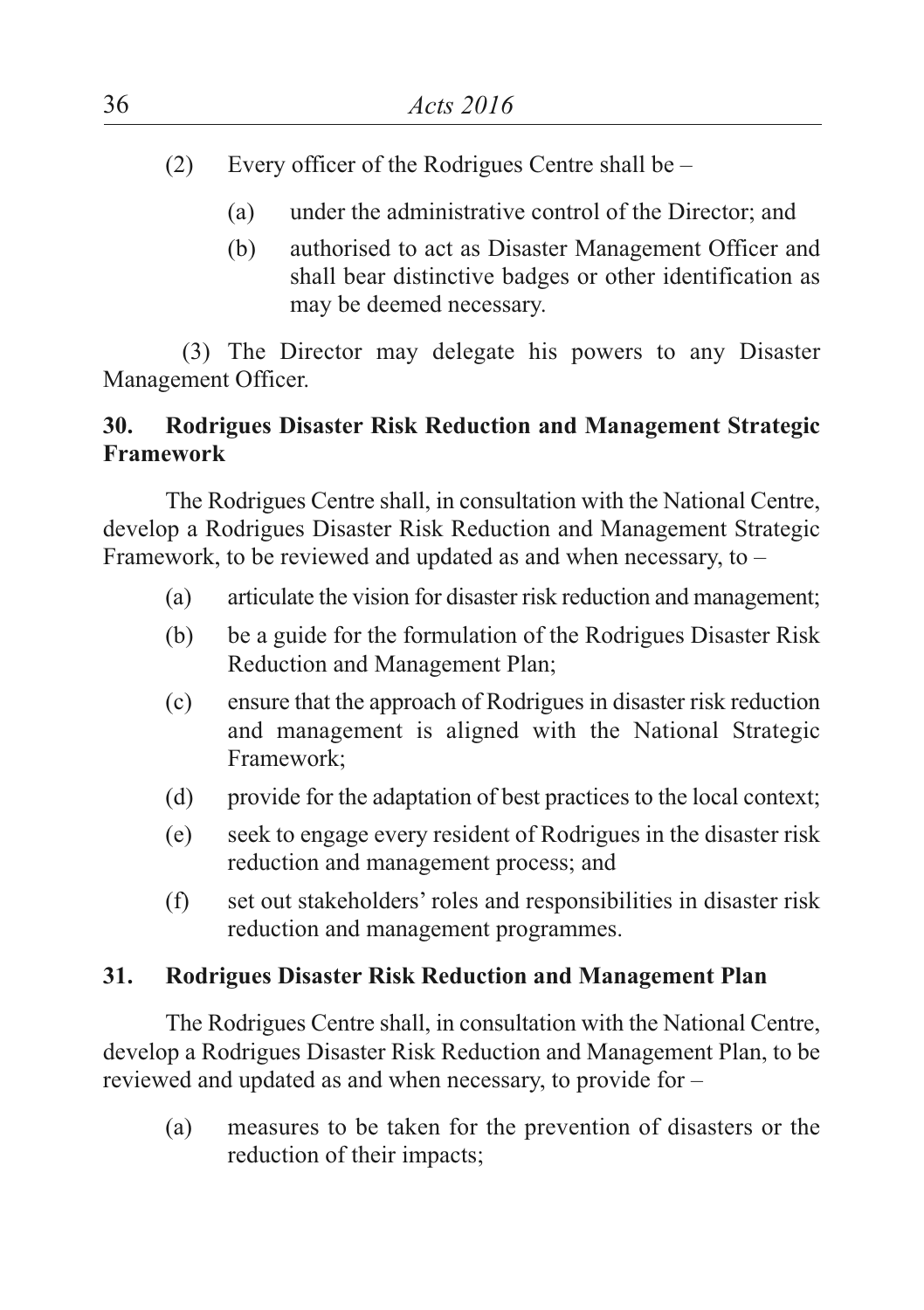- (b) integration of disaster risk reduction up to local level;
- (c) measures to be taken for preparedness and capacity building to respond effectively to disasters;
- (d) the roles and responsibilities of every Commission, department and other stakeholder in disaster risk reduction and management activities;
- (e) harmonising the approach of Rodrigues in disaster risk reduction and management with the National Plan; and
- (f) operational arrangements for disaster risk reduction and management at all levels.

# **Sub-Part C – Rodrigues Crisis Committee**

# **32. Rodrigues Crisis Committee**

There shall be, in the event of a disaster in Rodrigues, a Rodrigues Crisis Committee which shall consist of –

- (a) the Chief Commissioner, who shall be the chairperson;
- (b) the Island Chief Executive;
- (c) the Divisional Commander;
- (d) the Director of the Rodrigues Centre;
- (e) the Officer-in-Charge, Fire Services; and
- (f) such other person as the chairperson of the Rodrigues Crisis Committee may determine.

# **33. Functions and powers of Rodrigues Crisis Committee**

(1) The Rodrigues Crisis Committee shall have all the functions and powers of the Rodrigues Council and shall take decisive and timely actions through the REOC to –

- (a) ensure that general preparedness plans are activated at all levels;
- (b) safeguard the life of persons in danger, including evacuation of persons at risk;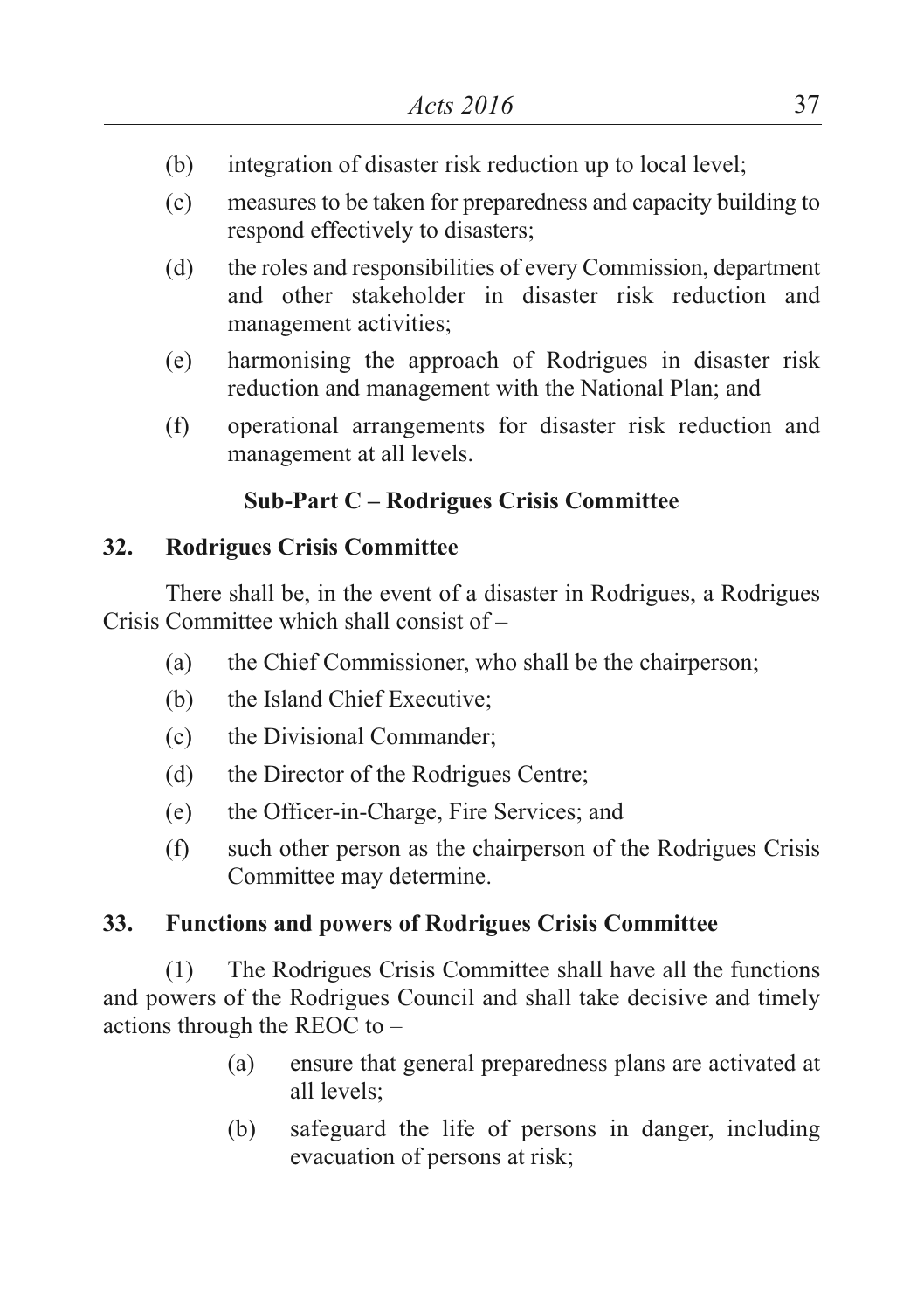- (c) supervise the organisation of disaster response operations;
- (d) provide effective relief assistance;
- (e) take appropriate measures during the initial recovery phase; and
- (f) take such other measures as may be appropriate in the circumstances.

(2) Notwithstanding any other enactment, the Rodrigues Crisis Committee may, to safeguard the life of persons, issue, after consultation with the Chief Commissioner –

- (a) an order directing any person to remain indoors as long as it is unsafe to venture outside;
- (b) an order directing any person to evacuate their premises or any public place;
- (c) an order directing any person in a particular area to be evacuated within a certain specified time;
- (d) an order directing any person not to venture near rivers, canals, water courses and cliffs;
- (e) an order directing any person, including any fisherman, not to venture at sea, on beaches or on islets during heavy rainfall or inundation, and to stop any outdoor activity;
- (f) an order declaring a localised area a disaster or potential disaster area and cause the evacuation and restrict access thereat; and
- (g) any other order as may be appropriate in the circumstances.

### **Sub-Part D – Disaster Response Operations in Rodrigues**

### **34. Rodrigues Emergency Operations Command**

(1) There shall be, at the Rodrigues Centre, a Rodrigues Emergency Operations Command which shall, in the event of a disaster, be activated to coordinate and monitor all response and recovery activities.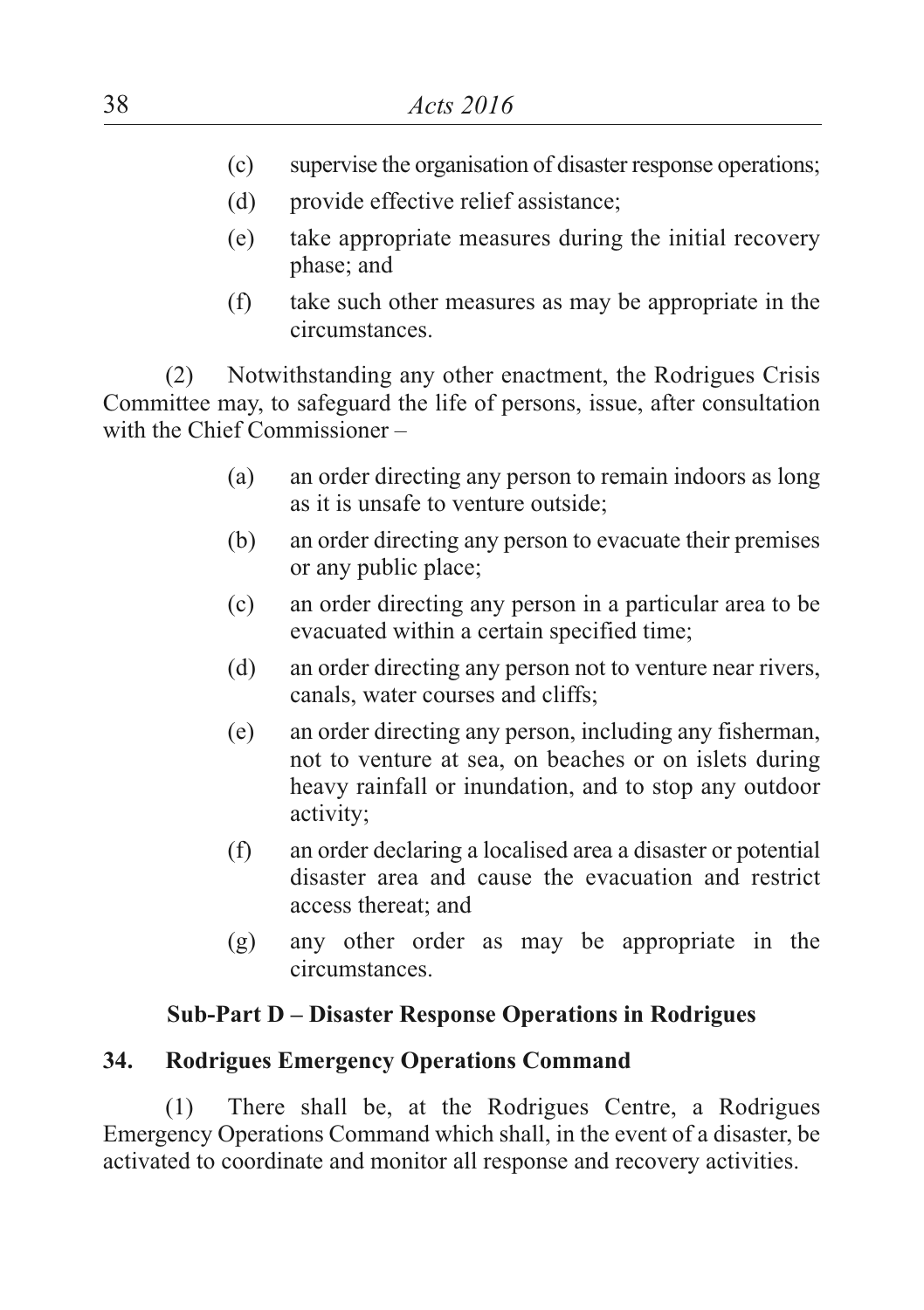(2) The REOC shall be a multi-agency with members from the public and private sectors and itshall report to the Rodrigues Crisis Committee.

(3) (a) The Divisional Commander shall head the REOC and lead disaster response operations as may be appropriate in the circumstances

(b) The Divisional Commander may, depending on the nature of the disaster, delegate his powers to any other appropriate person.

(4) The REOC shall have such powers as may be necessary to discharge its functions most effectively and may, in the interest of public safety **–**

- (a) cause to be closed or diverted such public roads which represent a potential risk to road users;
- (b) cause the evacuation, either voluntarily or by using such reasonable force as may be necessary, to displace persons who are at risk;
- (c) cause public facilities such as emergency shelters, educational institutions, stadiums, gymnasiums, parking spaces or any other public place to be used for the purpose of sheltering displaced persons or storage of emergency supplies;
- (d) direct the closure of any underground facilities, subways, underpasses or such other places or facilities as may be necessary; and
- (e) cause to be deployed such resources that may be required in the circumstances.

## **PART VII – DISASTER RISK REDUCTION AND MANAGEMENT IN AGALEGAAND CARGADOS CARAJOS**

#### **35. Disaster Management Coordinator for Agaléga and Cargados Carajos**

(1) The General Manager shall, after consultation with the Council, appoint, on such terms and conditions as he may determine, a Disaster Management Coordinator for Agaléga and a Disaster Management Coordinator for Cargados Carajos.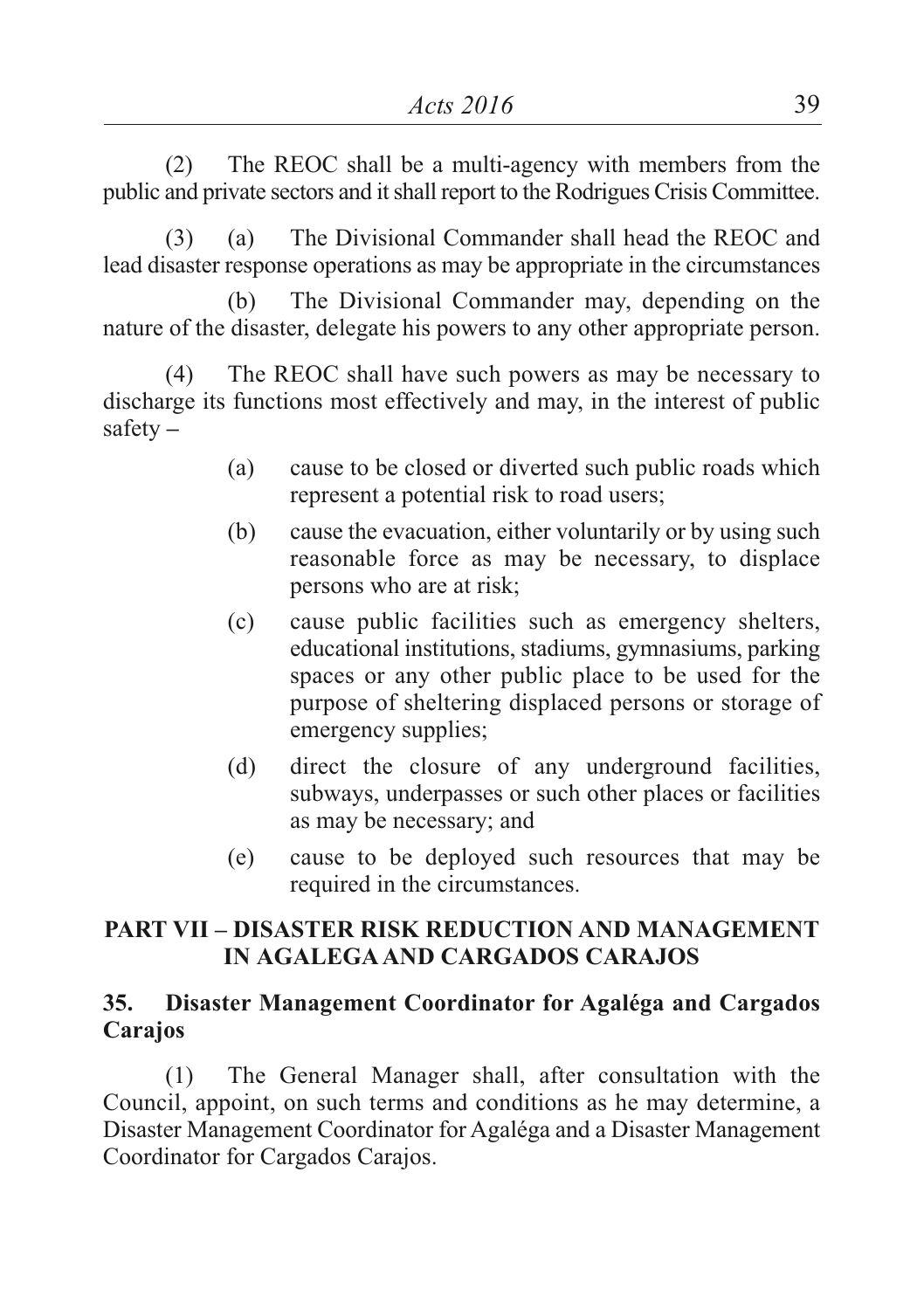(2) A Disaster Management Coordinator referred to in subsection  $(1)$  shall –

- (a) under the supervision of the General Manager and guidance of the Director-General, and in respect of the islands under its jurisdiction –
	- (i) oversee and manage disaster risk reduction and management activities;
	- (ii) carry out disaster risk analysis and vulnerability assessment; and
	- (iii) take such other step in relation to disaster risk reduction and management as he considers necessary.
- (b) every 6 months, submit a periodical report related to its activities to the Ministry.

(3) Both the Disaster Management Coordinators shall be under the administrative control of the General Manager.

# **36. Disaster response operations in Agaléga and Cargados Carajos**

(1) Subject to paragraph (2), the General Manager shall, in consultation with the National Centre, lead all disaster response operations in Agaléga or Cargados Carajos, as the case may be.

(2) Where the NEOC is activated, disaster response operations will be led by the NEOC with the assistance of the General Manager and the National Centre.

# **PART VIII – DECLARATION OF STATE OF DISASTER**

# **37. Declaration of State of Disaster**

(1) Where a disaster in any part of the State of Mauritius is of such a nature and extent that exceptional measures are necessary to assist and protect the public in that area or where circumstances are likely to arise making such measures necessary in that area, the Prime Minister may, on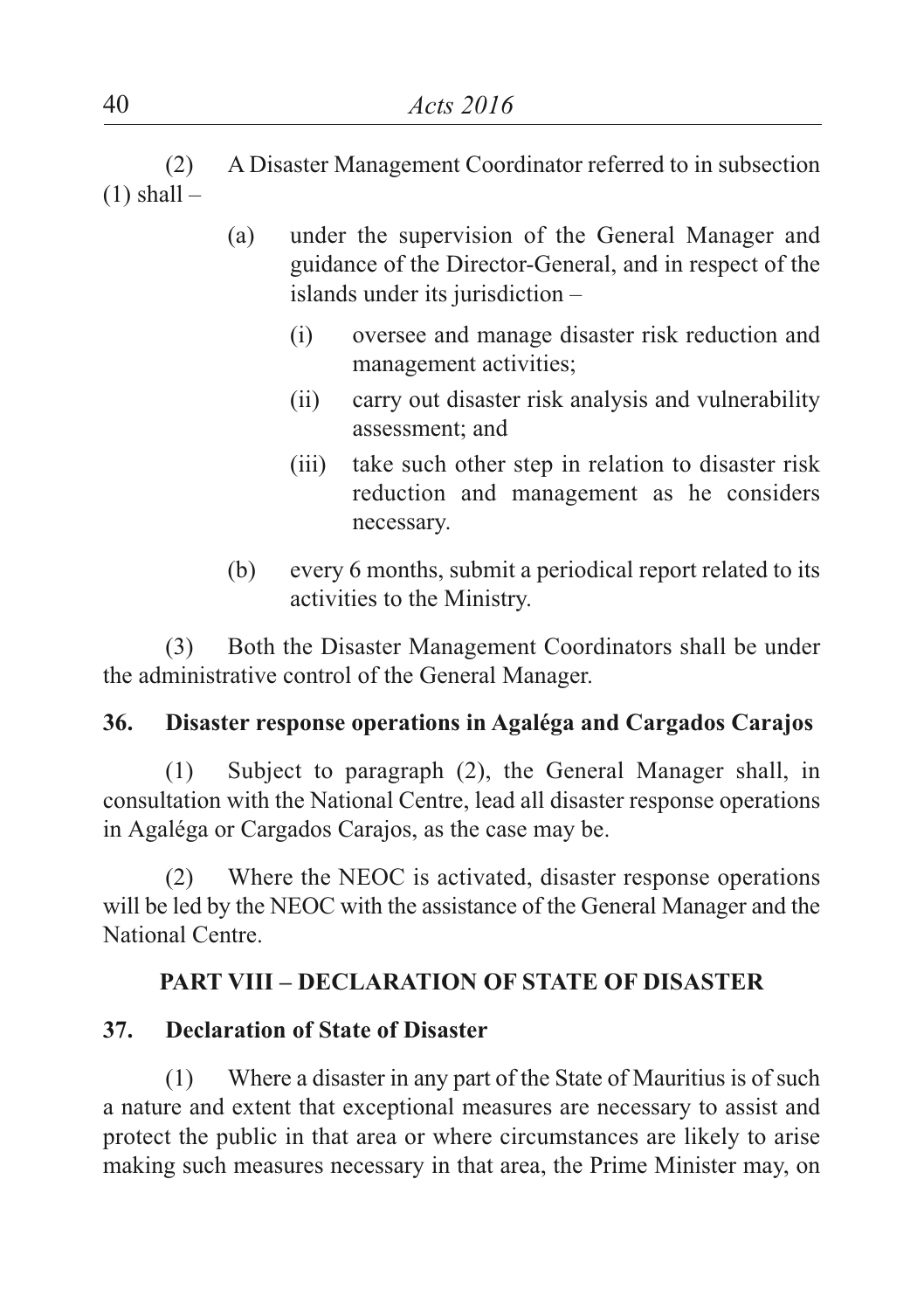his own motion, or after consultation with the chairperson of the National Crisis Committee or, in the case of Rodrigues, after consultation with the Minister to whom responsibility for the subject of Rodrigues is assigned, chairperson of the Rodrigues Council and chairperson of the Rodrigues Crisis Committee, declare a state of disaster in any area in Mauritius.

(2) Where a state of disaster is declared under subsection  $(1)$ , the Prime Minister may issue directions or authorise the issue of directions concerning –

- (a) the release of any available resources of a Ministry or department, including food items, non-food items, equipment, vehicles and facilities;
- (b) the release of personnel from any Ministry or department to provide emergency services;
- (c) the evacuation of any person from the disaster affected area to temporary shelters;
- (d) the regulation of the movement of persons and goods to, from and within the disaster affected areas;
- (e) the regulation of traffic to, from and within the disaster affected area;
- (f) the control and occupancy of premises in the disaster affected area;
- (g) the facilitation of response and post disaster recovery and reconstruction;
- (h) steps to facilitate the delivery of international relief assistance; and
- (i) any other measure that may be necessary to prevent the escalation of the disaster or to alleviate, contain and minimise the impact of the disaster.

(3) The powers referred to in subsection (2) may be exercised only to the extent that is necessary for the purpose of –

(a) assisting and protecting the public;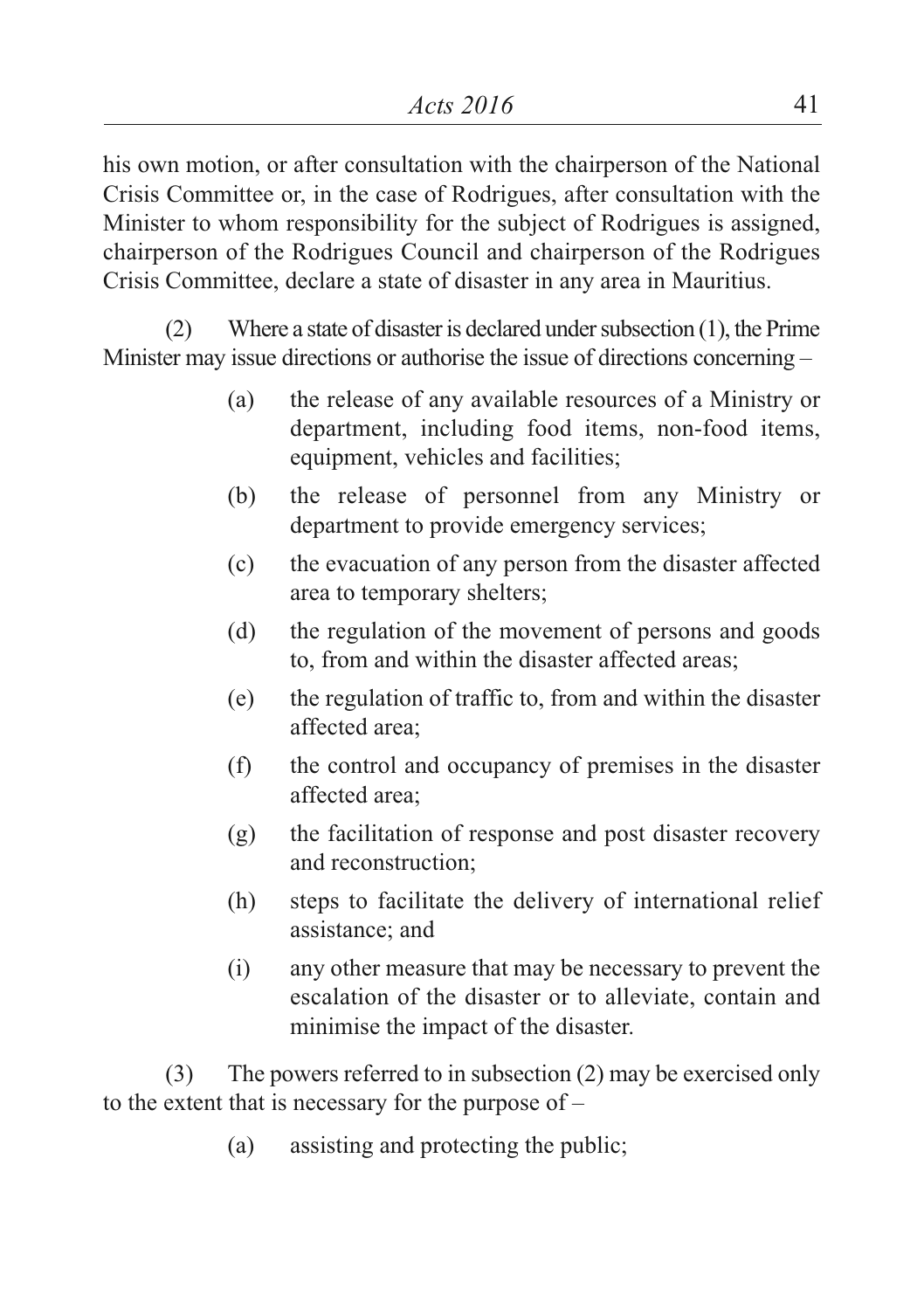- (b) providing relief to the public;
- (c) protecting property; or
- (d) dealing with the destructive and other impacts of the disaster.

(4) A state of disaster declared under subsection (1) shall remain in force until such time as the Prime Minister may determine.

## **38. Request for international relief assistance**

(1) Where it is beyond the national capabilities to deal with a disaster or an emergency situation, the Prime Minister may, on the recommendation of the chairperson of the National Crisis Committee, chairperson of the Rodrigues Crisis Committee or General Manager, as the case may be, or on his own initiative, seek international relief assistance.

(2) Any relief assistance under paragraph (1) shall be coordinated according to international norms.

(3) Any international assisting agency and its personnel shall abide by the laws of Mauritius and shall coordinate with domestic authorities in the relief efforts.

(4) Any international assisting agency shall ensure that the disaster relief and initial recovery assistance are provided in accordance with this Act and principles of humanity, neutrality and impartiality.

(5) Where, as a result of a request for international relief assistance under subsection (1), any goods are imported as aid to persons affected by a disaster, the goods shall, pursuant to section 30(3) of the Customs Act, be released, free of duty, excise duty and taxes.

(6) Notwithstanding any other enactment, the Government shall ensure that necessary facilities are provided to those who are providing international relief assistance assisting in the aftermath of a disaster under this section.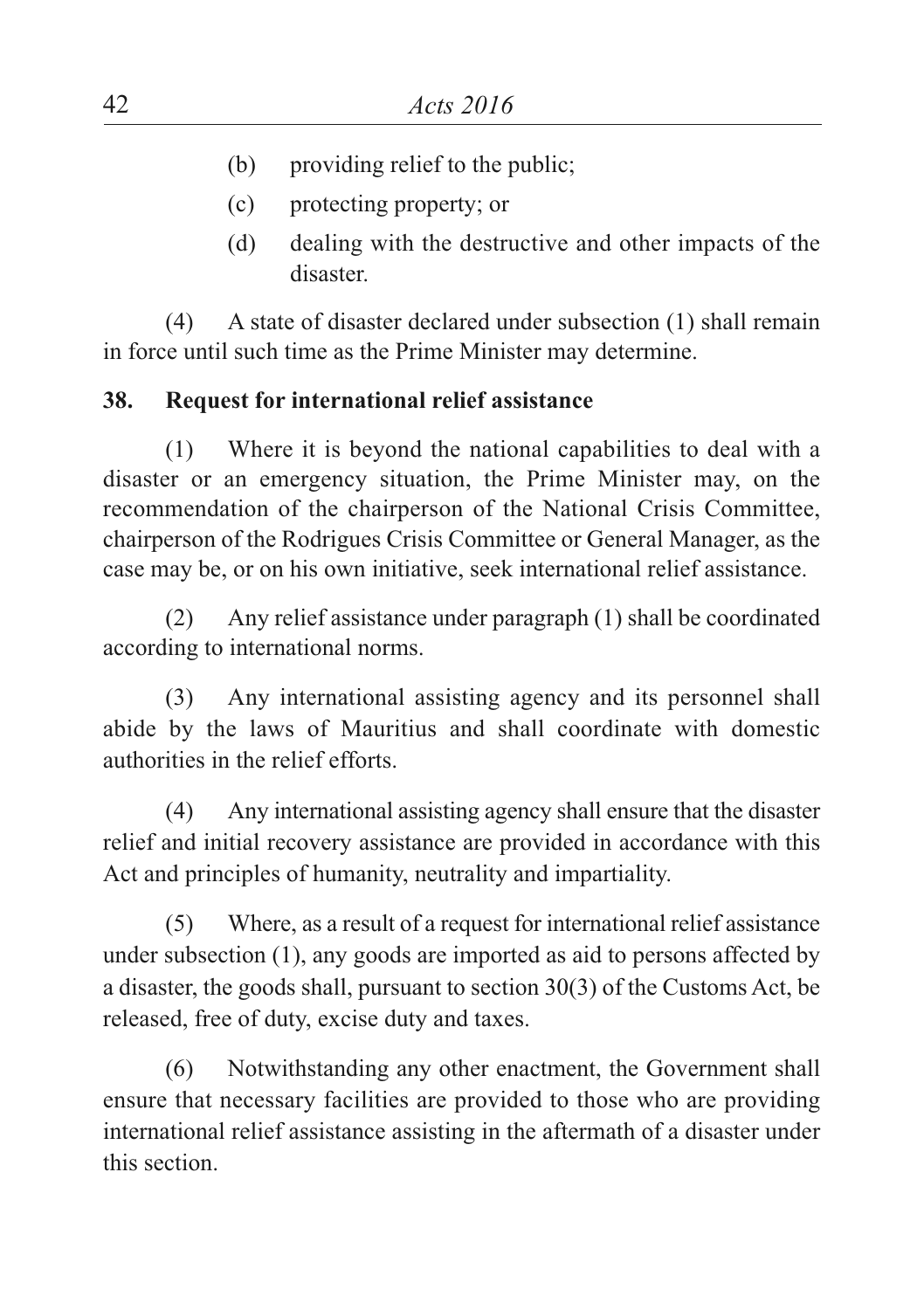# **PART IX – MISCELLANEOUS**

#### **39. Budget**

Every Ministry, Government department, local authority and every Commission in Rodrigues which is involved in disaster risk reduction and management activities shall allocate an adequate budgetary provision for that purpose within its annual budgetary estimates.

#### **40. Annual report**

(1) (a) Every local committee, the General Manager and the Rodrigues Centre shall, not later than 2 months after the end of a financial year, submit its annual report in relation to its activities to the National Centre.

(b) The Rodrigues Centre shall send its report through the Rodrigues Council.

(2) The Director-General shall, not later than 4 months after the end of a financial year, submit to the National Council an annual report on the activities of the National Centre, every local committee, Rodrigues Centre and the Disaster Management Coordinator setting out –

- (a) results of monitoring of prevention and mitigation initiatives;
- (b) details of disaster response activities performed during the year; and
- (c) an evaluation of the implementation of the
	- (i) National Strategic Framework and National Plan;
	- (ii) Rodrigues Strategic Framework and Rodrigues Plan;
	- (iii) Local Disaster Risk Reduction and Management Plan,

as the case may be.

### **41. Protection from liability**

No liability, civil or criminal, shall be incurred by any person in respect of any act done or omitted in good faith in the discharge of his functions, or the exercise of his powers, under this Act.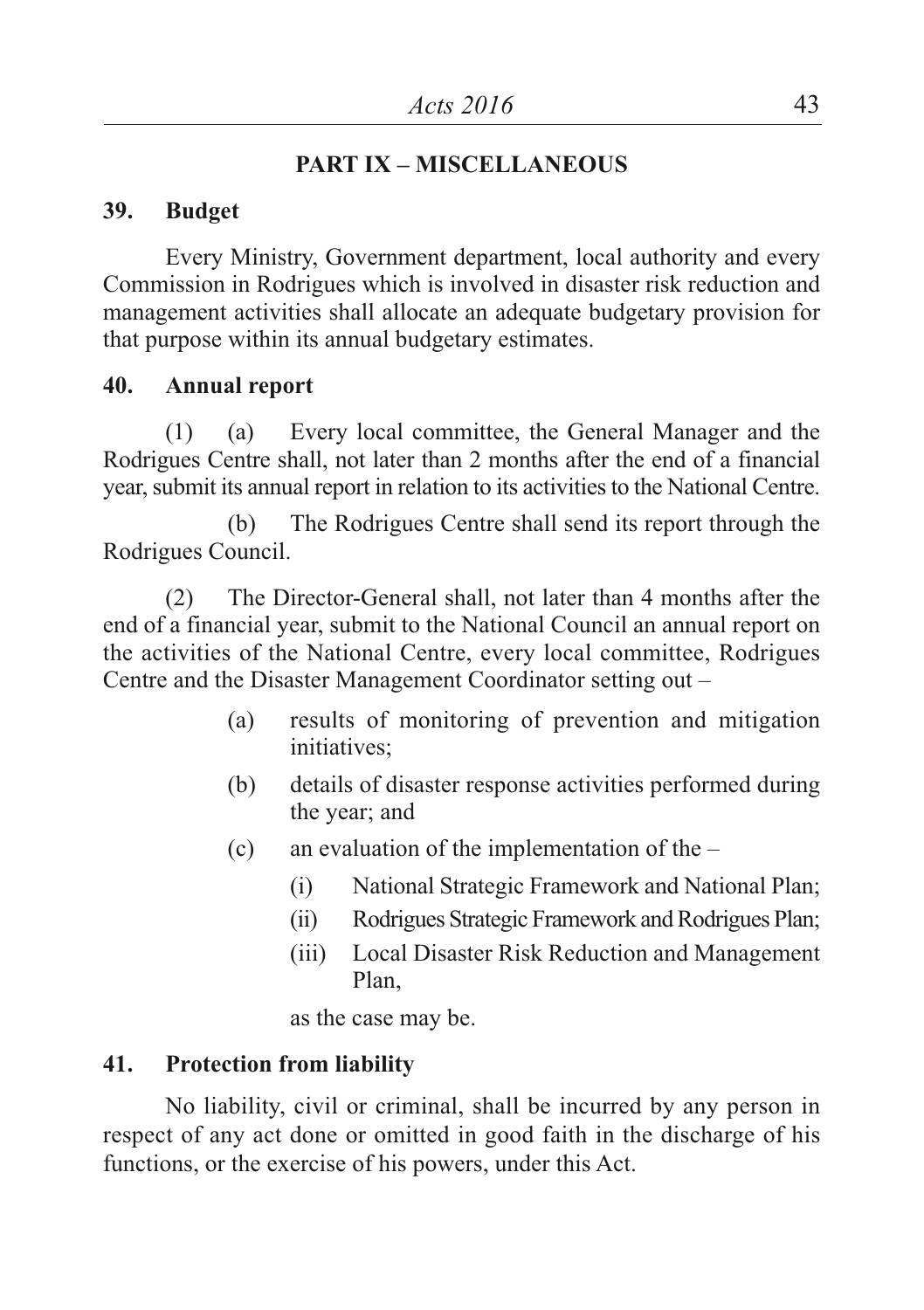## **42. Offences**

- (1) Any person who
	- (a) assaults, obstructs, threatens, intimidates, abuses or insults a person in the discharge of his functions or exercise of his powers under this Act;
	- (b) diverts relief goods, equipment or other aid commodities to persons other than the rightful recipient or consignee;
	- (c) substitutes or replaces relief goods, equipment or other aid commodities with items of inferior or cheaper quality;
	- (d) prevents, obstructs or deliberately hinders relief activities;
	- (e) makes false claims of losses due to a disaster;
	- (f) publishes or broadcasts false news about disasters through the media;
	- (g) causes or provokes a disaster;
	- (h) refuses to provide assistance or resources when requested under this Act;
	- (i) contravenes any order issued under this Act;
	- (j) wilfully fails or refuses to comply with any direction in a state of disaster,

shall commit an offence and shall, on conviction, be liable to a fine not exceeding 100,000 rupees and to imprisonment for a term not exceeding 2 years.

(2) Where any person refuses to evacuate an area, a police officer may use such reasonable force as may be necessary to remove that person from that area.

# **43. Regulations**

(1) The Minister may for the purposes of this Act make such regulations as he thinks fit.

(2) Any regulations made under subsection (1) may provide that any person who contravenes them shall commit an offence and shall, on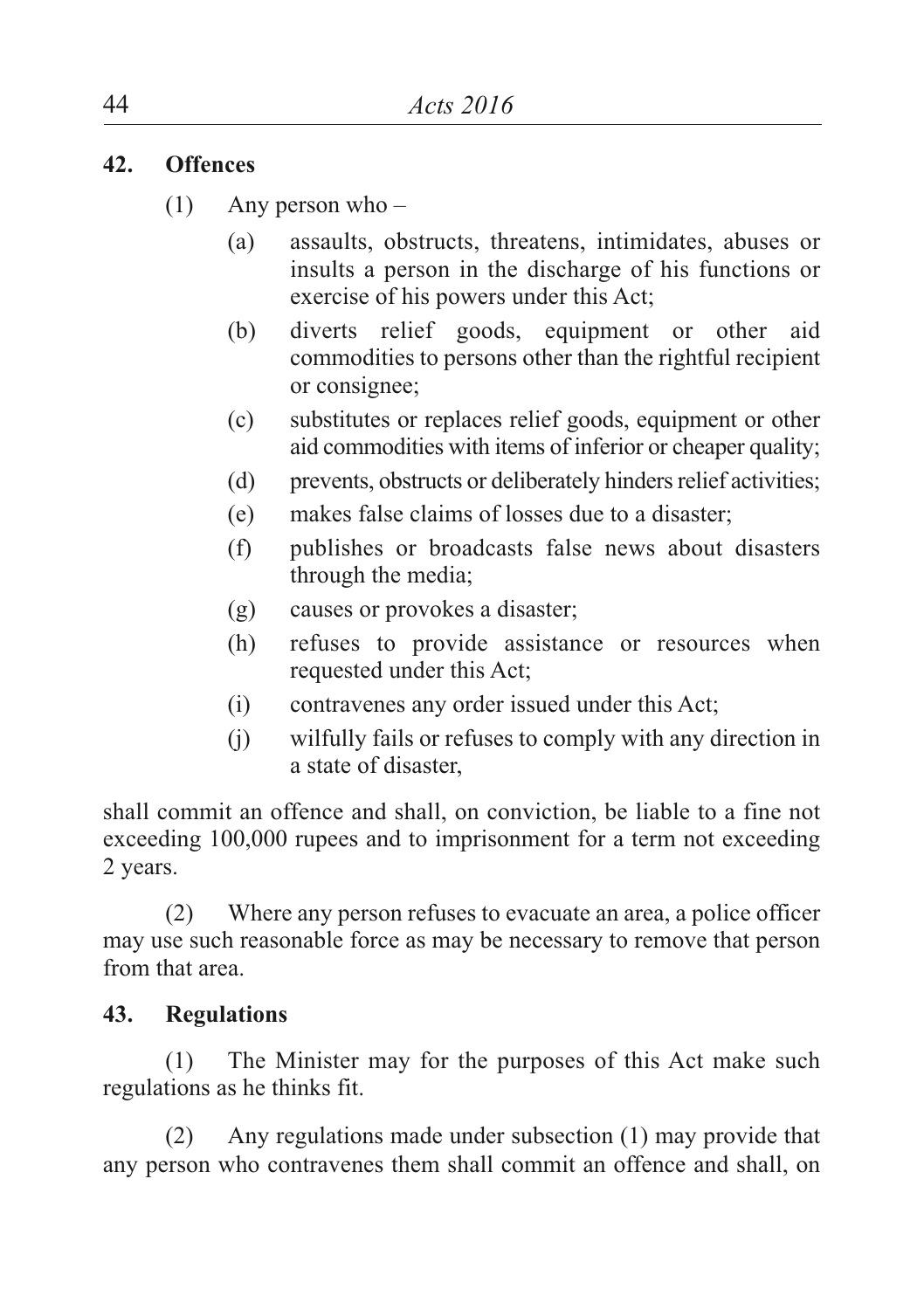conviction, be liable to a fine not exceeding 50,000 rupees and to imprisonment for a term not exceeding 12 months.

(3) Any regulations made under subsection (1) shall be made after consultation with the National Council, the Rodrigues Council or the General Manager, as the case may be.

# **44. Consequential amendments**

(1) The Customs Act is amended, in section 30(3), by inserting, after the words "relief consignments", the words "or such other goods imported as aid to those affected by a disaster in Mauritius".

- (2) The Mauritius Fire and Rescue Service Act is amended
	- (a) in section  $2 -$ 
		- (i) by deleting the definition of "emergency" and replacing it by the following definition –

"emergency" –

- (a) means a fire outbreak; and
- (b) includes a disaster;
- (ii) by deleting the definition of "National Disaster and Operations Coordination Centre";
- (iii) by inserting, in the appropriate alphabetical order, the following new definitions –

"disaster" has the same meaning as in the National Disaster Risk Reduction and Management Act 2016;

"disaster risk reduction and management" has the same meaning as in the National Disaster Risk Reduction and Management Act 2016;

"National Disaster Risk Reduction and Management Centre" has the same meaning as in the National Disaster Risk Reduction and Management Act 2016;